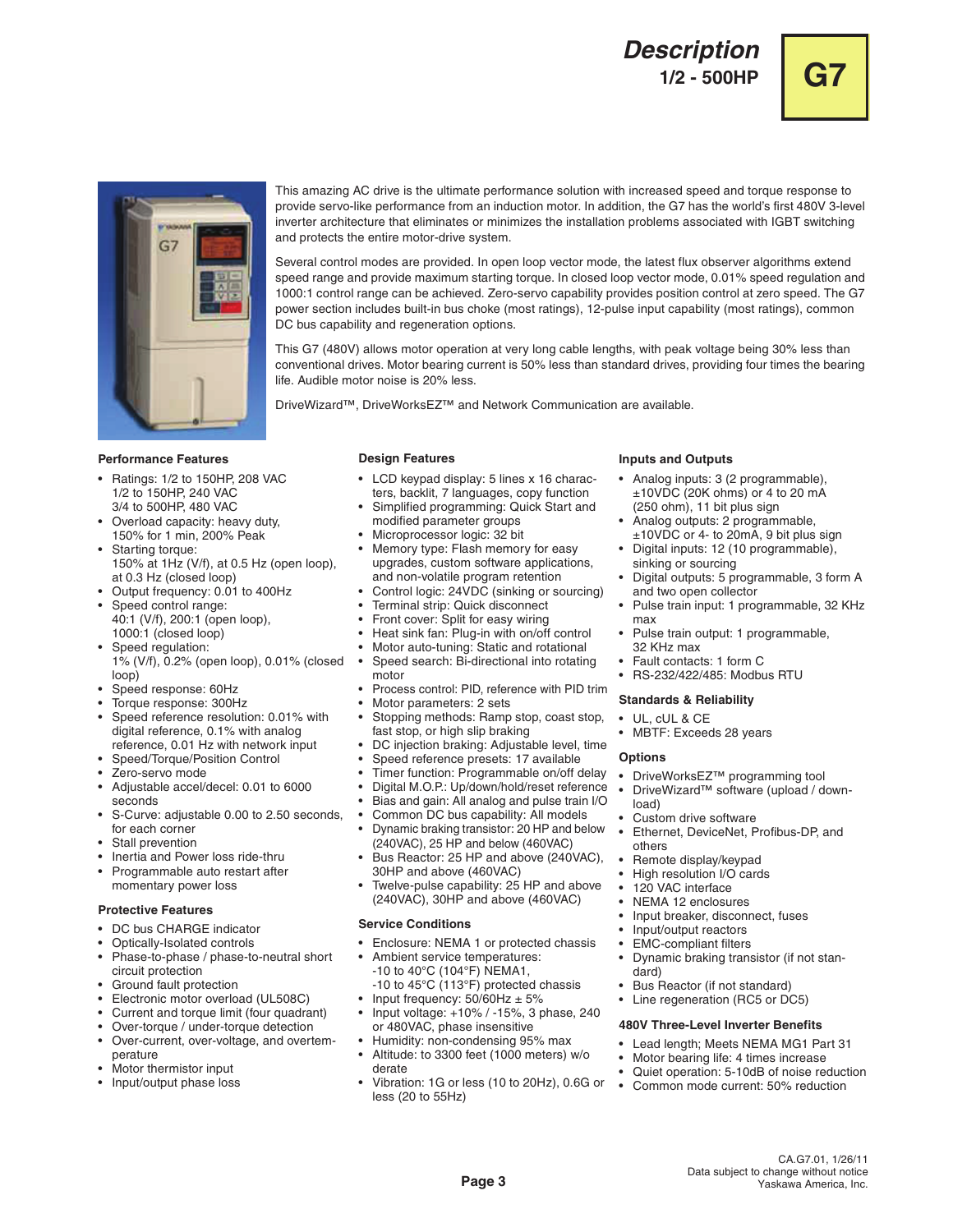# **Standard Drives**

**G7**

**G7 Drives** - 1/2-500HP, 208-230/240 and 480V, 3-phase(1) input, NEMA 1 or protected chassis enclosure

| <b>Rated Input</b><br><b>Voltage</b> | <b>Drive Model Number</b><br><b>CIMR-G7U</b> | <b>Rated Output</b><br><b>Current (Amps)</b> | Nominal HP <sup>(2)</sup> | <b>Standard Enclosure</b> | <b>Drive List</b><br>Price \$ |
|--------------------------------------|----------------------------------------------|----------------------------------------------|---------------------------|---------------------------|-------------------------------|
|                                      | 20P41                                        | 3.2                                          | 1/2                       |                           |                               |
|                                      | 20P71                                        | 6                                            | $\mathbf{1}$              | NEMA <sub>1</sub>         |                               |
|                                      | 21P51                                        | 8                                            | 2                         |                           |                               |
|                                      | 22P21                                        | 12                                           | $\overline{3}$            | NEMA <sub>1</sub>         |                               |
|                                      | 23P71                                        | 18                                           | 5                         |                           |                               |
|                                      | 25P51                                        | 27                                           | 7.5                       | NEMA <sub>1</sub>         |                               |
|                                      | 27P51                                        | 34                                           | 10                        |                           |                               |
|                                      | 20111                                        | 49                                           | 15                        | NEMA <sub>1</sub>         |                               |
| <b>208V</b>                          | 20151                                        | 66                                           | 20                        |                           |                               |
|                                      | 20181                                        | 80                                           | 25                        | NEMA <sub>1</sub>         |                               |
|                                      | 20221                                        | 96                                           | 30                        |                           |                               |
|                                      | 20300                                        | 130                                          | 40                        | <b>Protected Chassis</b>  |                               |
|                                      | 20370                                        | 160                                          | 50                        |                           |                               |
|                                      | 20450                                        | 183                                          | 60                        | <b>Protected Chassis</b>  |                               |
|                                      | 20550                                        | 224                                          | 75                        |                           |                               |
|                                      | 20750                                        | 300                                          | 100                       | <b>Protected Chassis</b>  |                               |
|                                      | 20900                                        | 358                                          | 125                       |                           |                               |
|                                      | 21100<br>20P41                               | 415<br>3.2                                   | 150                       |                           |                               |
|                                      | 20P71                                        |                                              | 3/4<br>1                  | NEMA <sub>1</sub>         |                               |
|                                      | 21P51                                        | 6<br>8                                       | $\overline{c}$            |                           |                               |
|                                      | 22P21                                        | 12                                           | 3                         | NEMA <sub>1</sub>         |                               |
|                                      | 23P71                                        | 18                                           | $\sqrt{5}$                |                           |                               |
|                                      | 25P51                                        | 27                                           | 7.5                       | NEMA <sub>1</sub>         |                               |
|                                      | 27P51                                        | 34                                           | 10                        |                           |                               |
| <b>240V</b>                          | 20111                                        | 49                                           | 15                        | NEMA <sub>1</sub>         |                               |
|                                      | 20151                                        | 66                                           | 20                        | NEMA <sub>1</sub>         |                               |
|                                      | 20181                                        | 80                                           | 25<br>30                  | NEMA <sub>1</sub>         |                               |
|                                      | 20221                                        | 96                                           | $30^{(3)}$                | NEMA <sub>1</sub>         |                               |
|                                      |                                              |                                              | 40                        |                           |                               |
|                                      | 20300                                        | 130                                          | 50                        | <b>Protected Chassis</b>  |                               |
|                                      | 20370                                        | 160                                          | 60                        | <b>Protected Chassis</b>  |                               |
|                                      | 20450                                        | 183                                          | $60^{(3)}$                |                           |                               |
| <b>230V</b>                          | 20550                                        | 224                                          | 75                        | <b>Protected Chassis</b>  |                               |
|                                      | 20750                                        | 300                                          | 100                       |                           |                               |
|                                      | 20900                                        | 358                                          | $\overline{125}$          | <b>Protected Chassis</b>  |                               |
|                                      | 21100                                        | 415                                          | 150                       |                           |                               |

(1) For single-phase input applications, consult Yaskawa Drives Applications Engineering for proper sizing

(2) Horsepower rating is based on standard NEMA B 4-pole motor design as represented in NEC table 430.150 Full-Load Current, Three-Phase Alternating Current Motors

(3) Check motor FLA for proper drive sizing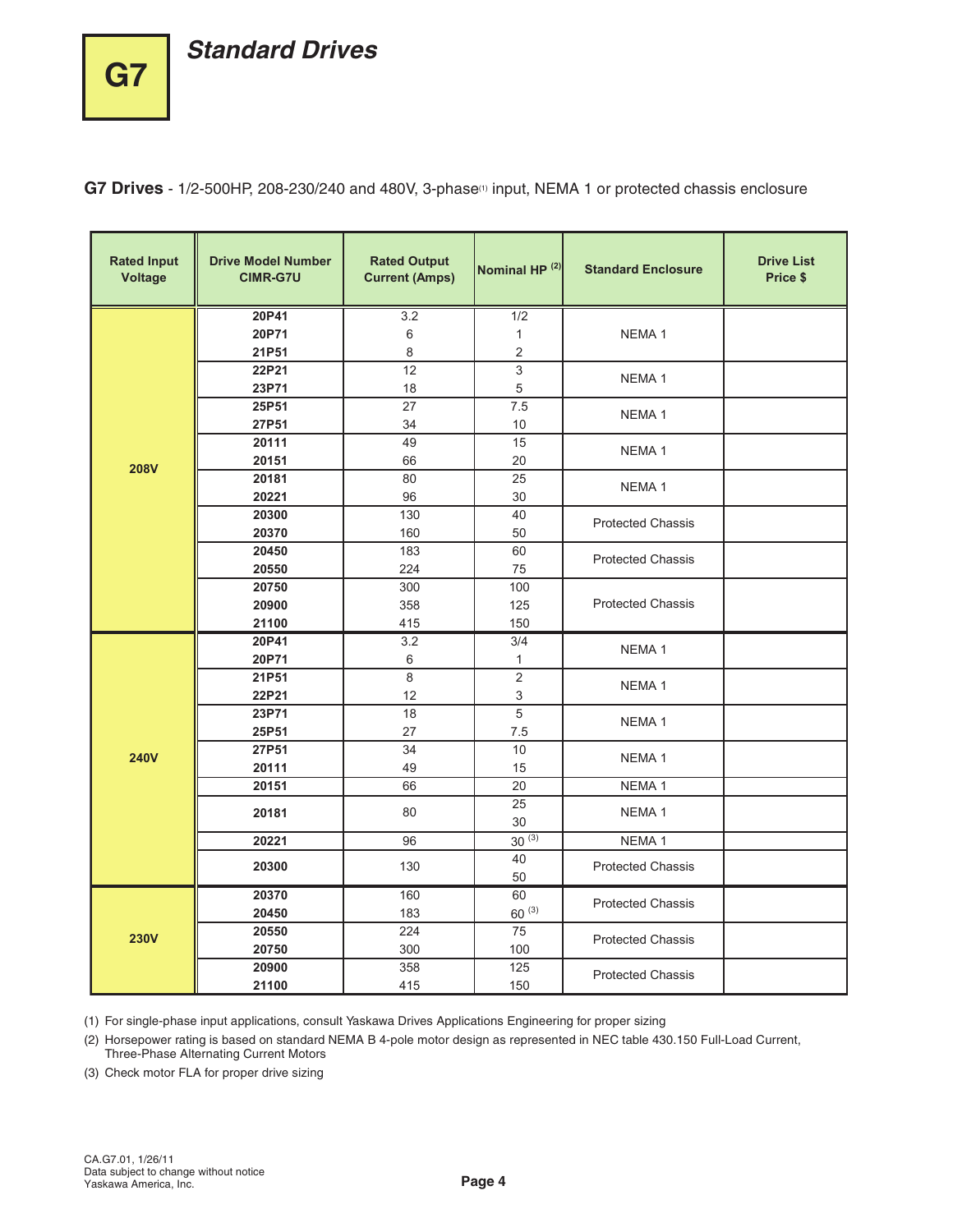## **G7 Drives (Continued)**

| <b>Rated Input</b><br><b>Voltage</b> | <b>Drive Model Number</b><br><b>CIMR-G7U</b> | <b>Rated Output</b><br><b>Current (Amps)</b> | Nominal HP <sup>(2)</sup>      | <b>Standard Enclosure</b> | <b>Drive List</b><br>Price \$ |
|--------------------------------------|----------------------------------------------|----------------------------------------------|--------------------------------|---------------------------|-------------------------------|
|                                      | 40P41                                        | 1.8                                          | 3/4                            | NEMA <sub>1</sub>         |                               |
|                                      | 40P71                                        | 3.4                                          | $\mathbf{1}$<br>$\overline{c}$ | NEMA <sub>1</sub>         |                               |
|                                      | 41P51<br>42P21                               | 4.8<br>6.2                                   | $\overline{3}$<br>$3^{(3)}$    | NEMA <sub>1</sub>         |                               |
|                                      | 43P71<br>44P01                               | 9<br>11                                      | 5<br>7.5                       | NEMA <sub>1</sub>         |                               |
|                                      | 45P51<br>47P51                               | 15<br>21                                     | 10<br>15                       | NEMA <sub>1</sub>         |                               |
|                                      | 40111<br>40151                               | 27<br>34                                     | 20<br>25                       | NEMA <sub>1</sub>         |                               |
| 480V                                 | 40181<br>40221                               | 42<br>52                                     | 30<br>40                       | NEMA <sub>1</sub>         |                               |
|                                      | 40301<br>40371                               | 65<br>80                                     | 50<br>60                       | NEMA <sub>1</sub>         |                               |
|                                      | 40451<br>40550<br>40750                      | 97<br>128<br>165                             | 75<br>100<br>125               | <b>Protected Chassis</b>  |                               |
|                                      | 40900<br>41100                               | 195<br>240                                   | 150<br>200                     | <b>Protected Chassis</b>  |                               |
|                                      | 41320<br>41600                               | 270<br>302                                   | $200^{(3)}$<br>250             | <b>Protected Chassis</b>  |                               |
|                                      | 41850<br>42200                               | 370<br>450                                   | 300<br>350                     | <b>Protected Chassis</b>  |                               |
|                                      | 43000                                        | 605                                          | 400<br>500                     | <b>Protected Chassis</b>  |                               |

(1) For single-phase input applications, consult Yaskawa Drives Applications Engineering for proper sizing

(2) Horsepower rating is based on standard NEMA B 4-pole motor design as represented in NEC table 430.150 Full-Load Current, Three-Phase Alternating Current Motors

(3) Check motor FLA for proper drive sizing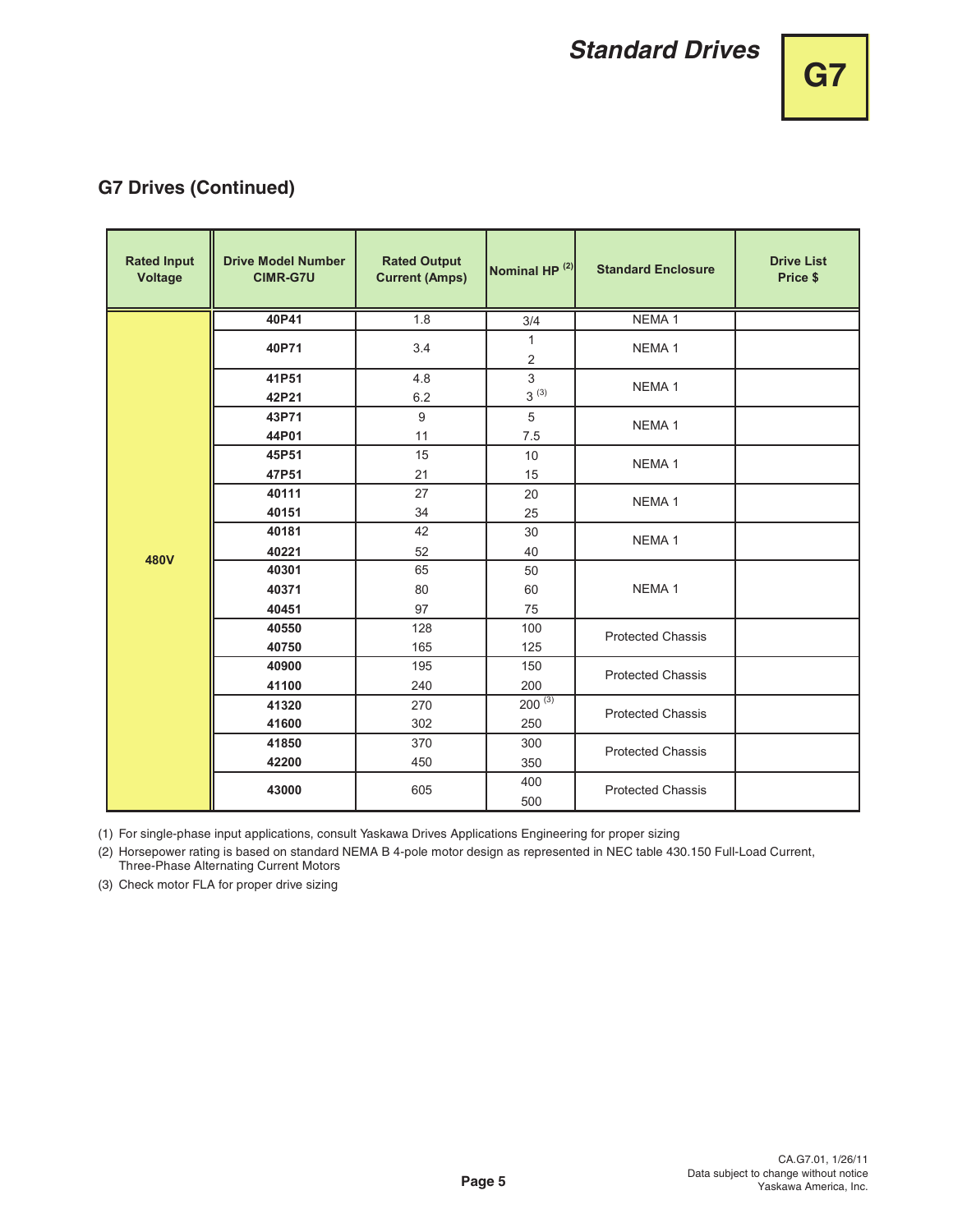

**Dynamic Braking, 10% Duty Cycle** - Used to assist the drive to periodically decelerate a load without overvoltage trips. Ten percent dynamic braking is not typically used for "hold-back" type applications, such as unwinders, elevators, hoists, or downhill conveyors. Dynamic braking consists of at least one transistor and at least one resistor, and are sized for rated motor horsepower. The braking transistor may be included in the standard drive; this is indicated in the tables below. The resistors are sized for a 10% duty cycle (10 seconds maximum on-time of every 100 seconds), and will provide approximately 150% braking torque. Refer to the dynamic braking instruction sheet for more details; consult Yaskawa for information on higher duty cycles.

|                                         |                                                        |                                     |                                       | <b>Transistor Module(s)</b> |                                    |                                        |              | <b>Resistor(s)</b>      |                                 |                                         |
|-----------------------------------------|--------------------------------------------------------|-------------------------------------|---------------------------------------|-----------------------------|------------------------------------|----------------------------------------|--------------|-------------------------|---------------------------------|-----------------------------------------|
| <b>Rated</b><br>Input<br><b>Voltage</b> | <b>Drive Model</b><br><b>Number</b><br><b>CIMR-G7U</b> | <b>Nominal</b><br>HP <sup>(1)</sup> | Part<br><b>Number</b><br><b>CDBR-</b> | Qty                         | List<br><b>Price</b><br>$(ea.)$ \$ | Part<br><b>Number</b><br><b>URS000</b> | Qty          | <b>List</b><br>Price \$ | Config-<br>uration $(2)$        | <b>Total</b><br>List<br>Price $$^{(5)}$ |
|                                         | 20P41                                                  | 1/2                                 |                                       | Included                    |                                    | 034                                    | $\mathbf{1}$ |                         | Single <sup>(3)</sup>           |                                         |
|                                         | 20P71                                                  | 3/4<br>1                            |                                       | Included                    |                                    | 022                                    | 1            |                         | Single <sup>(3)</sup>           |                                         |
|                                         | 21P51                                                  | $\overline{2}$                      |                                       | Included                    |                                    | 023                                    | 1            |                         | Single $\overline{\binom{3}{}}$ |                                         |
|                                         | 22P21                                                  | 3                                   |                                       |                             |                                    | 024                                    | 1            |                         | Single <sup>(3)</sup>           |                                         |
|                                         | 23P71                                                  | 5                                   |                                       | Included                    |                                    | 025                                    | 1            |                         | Single $\overline{\binom{3}{}}$ |                                         |
|                                         | 25P51                                                  | 7.5                                 |                                       |                             |                                    | 026                                    | 1            |                         | Single <sup>(3)</sup>           |                                         |
|                                         | 27P51                                                  | 10                                  |                                       | Included                    |                                    |                                        | 1            |                         | Single <sup>(3)</sup>           |                                         |
|                                         | 20111                                                  | 15                                  |                                       |                             |                                    | 140                                    | 1            |                         | Single <sup>(4)</sup>           |                                         |
|                                         | 20151                                                  | 20                                  | Included                              |                             |                                    | 136                                    | $\mathbf{1}$ |                         | Single <sup>(4)</sup>           |                                         |
| <b>208V</b>                             | 20181                                                  | 25                                  |                                       |                             |                                    | 135                                    | 1            |                         | Dual                            |                                         |
|                                         | 20221                                                  | 30                                  | 2022B                                 | $\overline{2}$              |                                    | 135                                    | 1            |                         | Dual                            |                                         |
|                                         | 20300                                                  | 40                                  |                                       |                             |                                    | 129                                    | 1            |                         | Dual                            |                                         |
|                                         | 20370                                                  | 50                                  | 2110B                                 | $\mathbf{1}$                |                                    | 100                                    | 1            |                         | Single                          |                                         |
|                                         | 20450                                                  | 60                                  |                                       |                             |                                    |                                        |              |                         |                                 |                                         |
|                                         | 20550                                                  | 75                                  | 2110B                                 | $\mathbf{1}$                |                                    | 096                                    | $\mathbf{1}$ |                         | Single                          |                                         |
|                                         | 20750                                                  | 100                                 | 2110B &                               | 1 each                      |                                    | 096 & 128                              | 1 each       |                         | Single                          |                                         |
|                                         |                                                        |                                     | 2022B                                 |                             |                                    |                                        |              |                         | Single                          |                                         |
|                                         | 20900                                                  | 125                                 | 2110B &                               | $\mathbf{1}$                |                                    | 096 & 127                              | 1 each       |                         | Single                          |                                         |
|                                         |                                                        |                                     | 2022B                                 | $\overline{2}$              |                                    |                                        |              |                         | Dual                            |                                         |
|                                         | 21100                                                  | 150                                 | 2110B                                 | $\overline{c}$              |                                    | 097                                    | $\mathbf{1}$ |                         | Dual                            |                                         |

(1) Horsepower rating is based on standard NEMA B 4-pole motor design as represented in NEC table 430.150 Full-Load Current, Three-Phase Alternating Current Motors

(2) Single = 1 resistor per package Dual = 2 resistors per package (requires 2 DB transistor modules, as indicated in table above) Triple = 3 resistors per package (requires 3 DB transistor modules, as indicated in table above)

(3) This resistor package provides 120% braking torque

(4) This resistor package provides 100% braking torque

(5) Total List Price includes all resistors and transistor modules to provide the Dynamic Braking function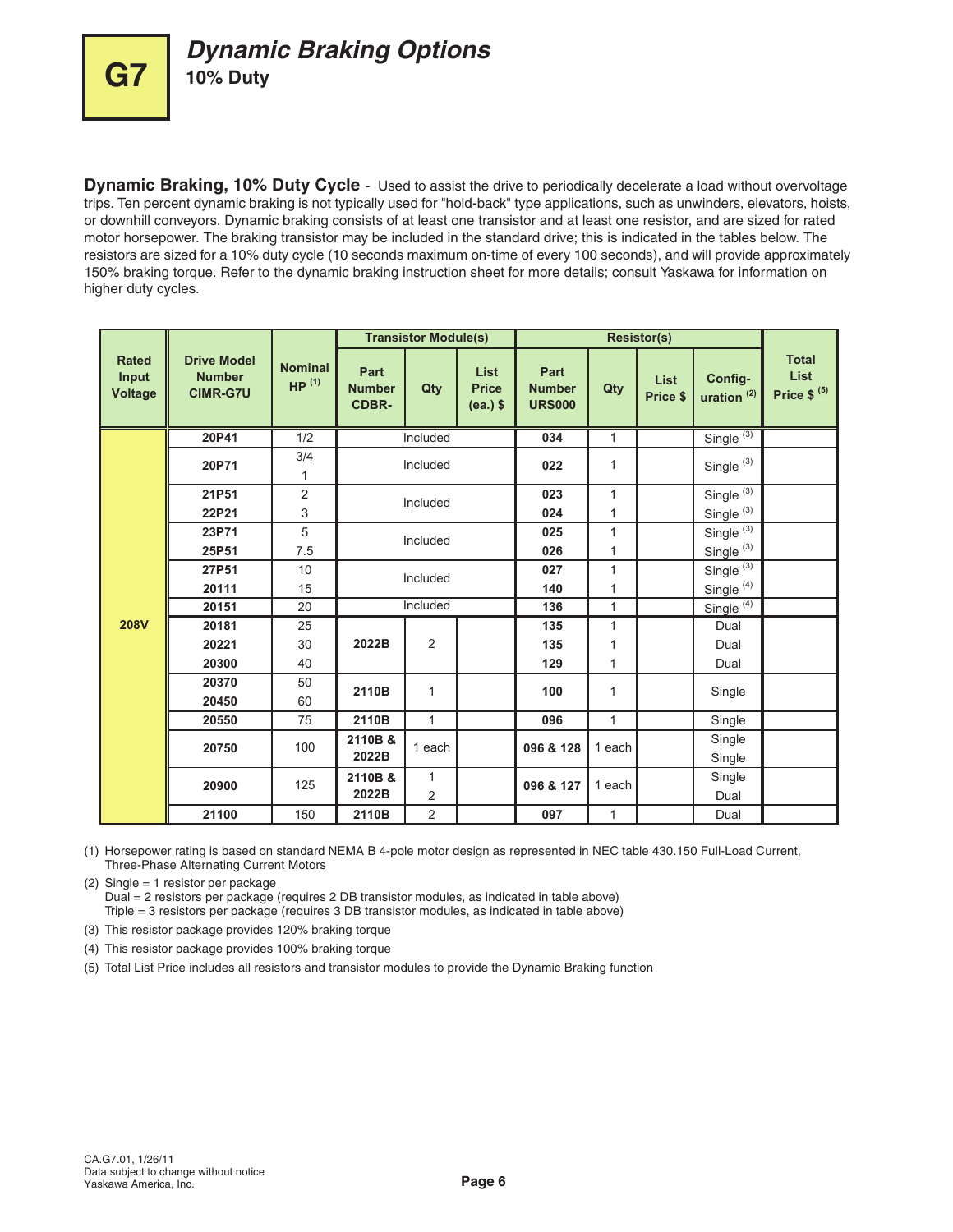# **10% Duty G7**

|                                         |                                                                    |                                     |                                       | <b>Transistor Module(s)</b> |                                           |                                        |                   | <b>Resistor(s)</b>      |                                                          |                                         |
|-----------------------------------------|--------------------------------------------------------------------|-------------------------------------|---------------------------------------|-----------------------------|-------------------------------------------|----------------------------------------|-------------------|-------------------------|----------------------------------------------------------|-----------------------------------------|
| <b>Rated</b><br>Input<br><b>Voltage</b> | <b>Drive Model</b><br><b>Number</b><br><b>CIMR-G7U</b>             | <b>Nominal</b><br>HP <sup>(1)</sup> | Part<br><b>Number</b><br><b>CDBR-</b> | Qty                         | <b>List</b><br><b>Price</b><br>$(ea.)$ \$ | Part<br><b>Number</b><br><b>URS000</b> | Qty               | <b>List</b><br>Price \$ | Config-<br>uration $(2)$                                 | <b>Total</b><br>List<br>Price $$^{(5)}$ |
|                                         | 20P41                                                              | 1/2<br>3/4                          |                                       | Included                    |                                           | 034<br>022                             | $\mathbf{1}$<br>1 |                         | Single $(3)$<br>Single <sup>(3)</sup>                    |                                         |
|                                         | 20P71<br>21P51                                                     | 1<br>2                              |                                       | Included                    |                                           | 022<br>023                             | 1<br>1            |                         | Single $(3)$<br>Single <sup>(3)</sup>                    |                                         |
|                                         | 22P21<br>23P71                                                     | 3<br>5                              |                                       | Included                    |                                           | 024<br>025                             | 1<br>1            |                         | Single $(3)$<br>Single <sup>(3)</sup>                    |                                         |
|                                         | 25P51<br>27P51                                                     | 7.5<br>10                           |                                       | Included                    |                                           | 026<br>027                             | 1<br>1            |                         | Single <sup>(3)</sup><br>Single <sup>(3)</sup>           |                                         |
|                                         | 20111<br>20151                                                     | 15<br>20                            | Included                              |                             |                                           | 140<br>136                             | 1<br>1            |                         | Single $\overline{\binom{4}{}}$<br>Single <sup>(4)</sup> |                                         |
| 230/<br><b>240V</b>                     | 20181                                                              | 25<br>30                            | 2022B                                 | $\overline{2}$              |                                           | 135                                    | 2                 |                         | Dual                                                     |                                         |
|                                         | 20221                                                              | 30                                  | 2022B                                 | $\overline{2}$              |                                           | 135                                    | $\overline{c}$    |                         | Dual                                                     |                                         |
|                                         | 20300<br>20370                                                     | 50<br>60                            | 2110B                                 | 1                           |                                           | 100                                    | 1                 |                         | Single                                                   |                                         |
|                                         | 20450<br>20550                                                     | 60<br>75                            | 2110B                                 | $\mathbf{1}$                |                                           | 100<br>096                             | $\mathbf{1}$<br>1 |                         | Single<br>Single                                         |                                         |
|                                         | 20750                                                              | 100                                 | 2110B &<br>2022B                      | 1 each                      |                                           | 096 & 128                              | 1 each            |                         | Single<br>Single                                         |                                         |
|                                         | $\mathbf{1}$<br>2110B &<br>20900<br>125<br>2022B<br>$\overline{2}$ |                                     | 096 & 127                             | 1 each                      |                                           | Single<br>Dual                         |                   |                         |                                                          |                                         |
|                                         | 21100                                                              | 150                                 | 2110B                                 | $\overline{2}$              |                                           | 097                                    | $\mathbf{1}$      |                         | Dual                                                     |                                         |

## **Dynamic Braking, 10% Duty Cycle (continued for 230/240V)**

(1) Horsepower rating is based on standard NEMA B 4-pole motor design as represented in NEC table 430.150 Full-Load Current, Three-Phase Alternating Current Motors

(2) Single = 1 resistor per package Dual = 2 resistors per package (requires 2 DB transistor modules, as indicated in table above) Triple = 3 resistors per package (requires 3 DB transistor modules, as indicated in table above)

(3) This resistor package provides 120% braking torque

(4) This resistor package provides 100% braking torque

(5) Total List Price includes all resistors and transistor modules to provide the Dynamic Braking function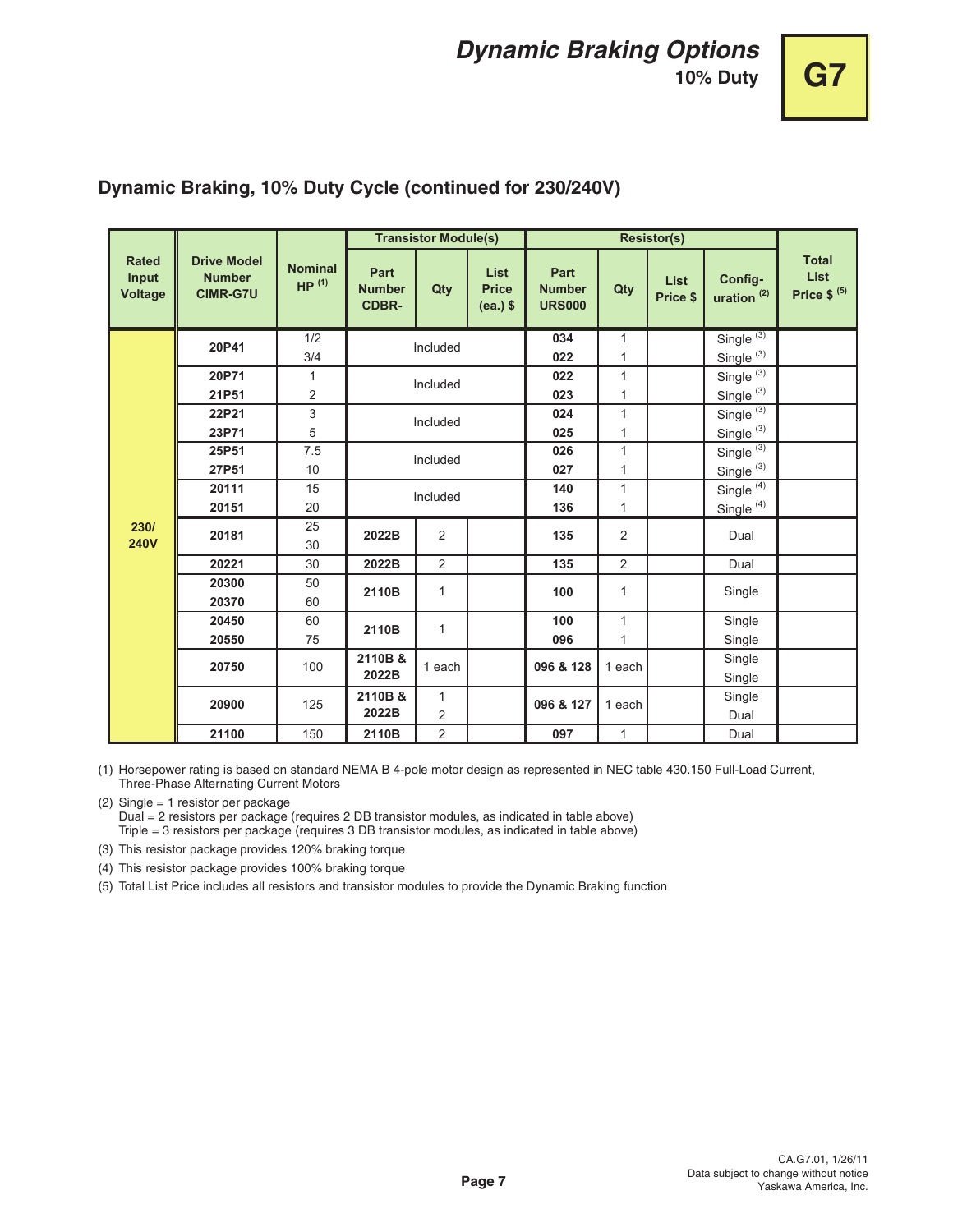## **Dynamic Braking, 10% Duty Cycle (continued for 480V)**

|                                  |                                                        |                                     |                                       | <b>Transistor Module(s)</b> |                                    |                                        |              | <b>Resistor(s)</b>      |                           |                                         |
|----------------------------------|--------------------------------------------------------|-------------------------------------|---------------------------------------|-----------------------------|------------------------------------|----------------------------------------|--------------|-------------------------|---------------------------|-----------------------------------------|
| <b>Rated</b><br>Input<br>Voltage | <b>Drive Model</b><br><b>Number</b><br><b>CIMR-G7U</b> | <b>Nominal</b><br>HP <sup>(1)</sup> | Part<br><b>Number</b><br><b>CDBR-</b> | Qty                         | List<br><b>Price</b><br>$(ea.)$ \$ | Part<br><b>Number</b><br><b>URS000</b> | Qty          | <b>List</b><br>Price \$ | Config-<br>uration<br>(2) | <b>Total</b><br>List<br>Price $$^{(5)}$ |
|                                  | 40P41                                                  | 3/4                                 |                                       | Included                    |                                    | 32                                     | $\mathbf{1}$ |                         | Single $(3)$              |                                         |
|                                  | 40P71                                                  | 1<br>2                              |                                       | Included                    |                                    | 33                                     | $\mathbf{1}$ |                         | Single <sup>(3)</sup>     |                                         |
|                                  | 41P51                                                  | 3                                   |                                       | Included                    |                                    | 34                                     | $\mathbf{1}$ |                         | Single <sup>(3)</sup>     |                                         |
|                                  | 42P21                                                  | 3                                   |                                       |                             |                                    |                                        |              |                         |                           |                                         |
|                                  | 43P71                                                  | 5                                   |                                       | Included                    |                                    | 35                                     | $\mathbf{1}$ |                         | Single <sup>(3)</sup>     |                                         |
|                                  | 44P01                                                  | 7.5                                 |                                       |                             |                                    | 36                                     | 1            |                         | Single <sup>(3)</sup>     |                                         |
|                                  | 45P51                                                  | 10                                  |                                       | Included                    |                                    | 37                                     | $\mathbf{1}$ |                         | Single <sup>(3)</sup>     |                                         |
|                                  | 47P51                                                  | 15                                  |                                       |                             |                                    | 38                                     | $\mathbf{1}$ |                         | Single <sup>(3)</sup>     |                                         |
|                                  | 40111                                                  | 20                                  |                                       | Included                    |                                    | 40                                     | $\mathbf{1}$ |                         | Single <sup>(3)</sup>     |                                         |
|                                  | 40151                                                  | 25                                  |                                       |                             |                                    |                                        |              |                         |                           |                                         |
|                                  | 40181                                                  | 30                                  | 4045B                                 | $\mathbf{1}$                |                                    | 150                                    | $\mathbf{1}$ |                         | Single                    |                                         |
|                                  | 40221                                                  | 40                                  |                                       |                             |                                    | 142                                    | $\mathbf{1}$ |                         | Single                    |                                         |
|                                  | 40301                                                  | 50                                  |                                       |                             |                                    | 151                                    | $\mathbf{1}$ |                         | Dual                      |                                         |
|                                  | 40371                                                  | 60                                  | 4045B                                 | 2                           |                                    | 151                                    | $\mathbf{1}$ |                         | Dual                      |                                         |
| 480V                             | 40451                                                  | 75                                  |                                       |                             |                                    | 143                                    | $\mathbf{1}$ |                         | Dual                      |                                         |
|                                  | 40550                                                  | 100                                 | 4220B                                 | $\mathbf{1}$                |                                    | 119                                    | $\mathbf{1}$ |                         | Single                    |                                         |
|                                  | 40750                                                  | 125                                 |                                       |                             |                                    |                                        |              |                         |                           |                                         |
|                                  | 40900                                                  | 150                                 | 4220B                                 | $\mathbf{1}$                |                                    | 165                                    | $\mathbf{1}$ |                         | Single                    |                                         |
|                                  | 41100                                                  | 200                                 | 4220B &<br>4045B                      | $\mathbf{1}$                |                                    | 165 & 142                              | 1 each       |                         | Single<br>Single          |                                         |
|                                  | 41320                                                  | 200                                 | 4220B &<br>4045B                      | $\mathbf{1}$                |                                    | 165 & 142                              | 1 each       |                         | Single<br>Single          |                                         |
|                                  | 41600                                                  | 250                                 | 4220B &<br>4045B                      | $\mathbf{1}$<br>2           |                                    | 165 & 143                              | 1 each       |                         | Single<br>Dual            |                                         |
|                                  | 41850<br>42200                                         | 300<br>350                          | 4220B                                 | $\overline{2}$              |                                    | 166                                    | $\mathbf{1}$ |                         | Dual                      |                                         |
|                                  |                                                        | 400                                 | 4220B                                 | 3                           |                                    | 120 & 165                              | $\mathbf{1}$ |                         | Dual<br>Single            |                                         |
|                                  | 43000                                                  | 450<br>500                          | 4220B                                 | 3                           |                                    | 167                                    | 1            |                         | Triple                    |                                         |

(1) Horsepower rating is based on standard NEMA B 4-pole motor design as represented in NEC table 430.150 Full-Load Current, Three-Phase Alternating Current Motors

(2) Single = 1 resistor per package

Dual = 2 resistors per package (requires 2 DB transistor modules, as indicated in table above) Triple = 3 resistors per package (requires 3 DB transistor modules, as indicated in table above)

- (3) This resistor package provides 120% braking torque
- (4) This resistor package provides 100% braking torque

(5) Total List Price includes all resistors and transistor modules to provide the Dynamic Braking function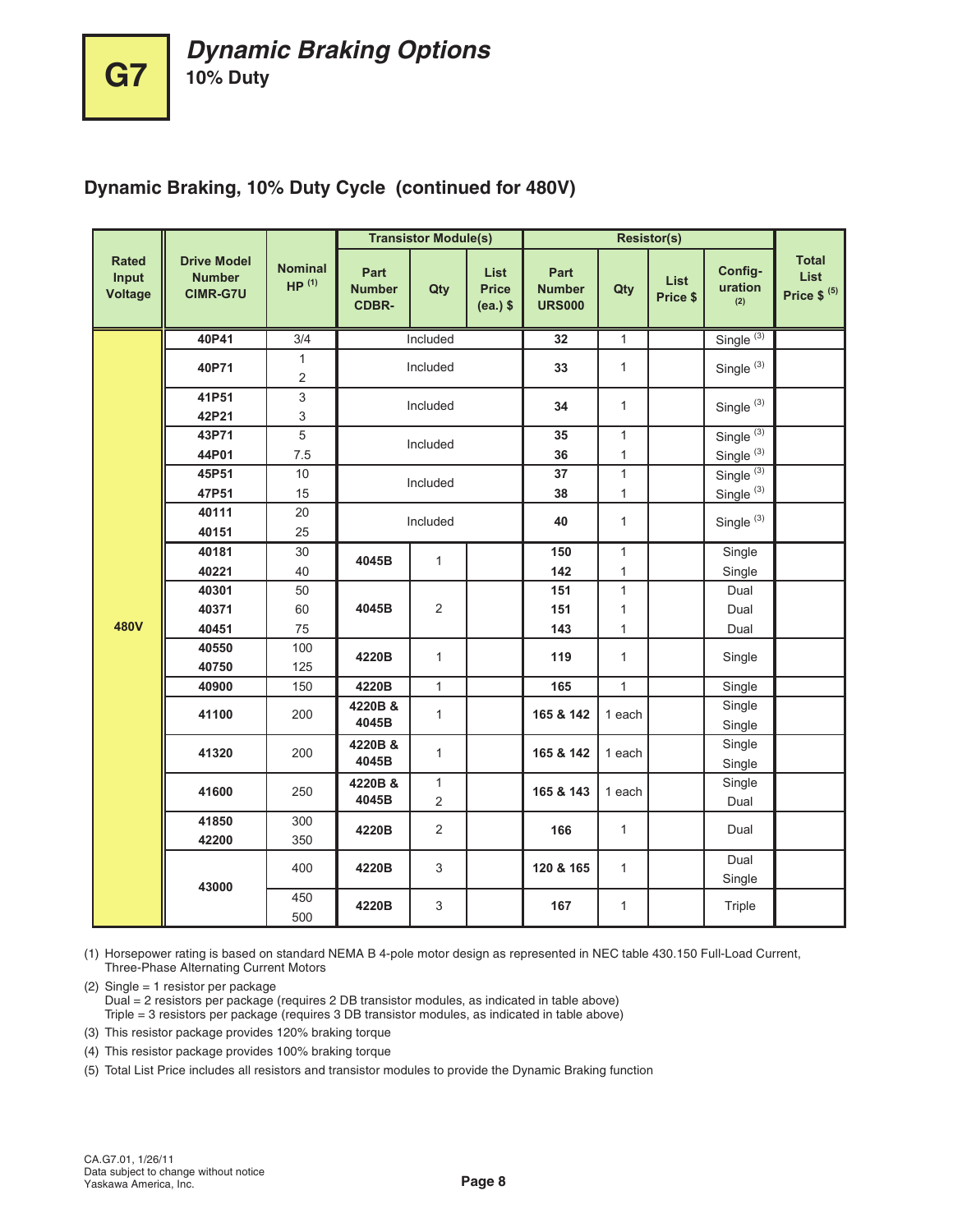# **Dynamic Braking Options**

**3% Duty G7**



**Dynamic Braking, 3% Duty Cycle** - Used to assist the drive to periodically decelerate a load without overvoltage trips. Three percent dynamic braking is not applicable for "hold-back" type applications, such as unwinders, elevators, hoists, or downhill conveyors. Dynamic braking consists of at least one transistor and at least one resistor, and are sized for rated motor horsepower. The braking transistor is included in the standard drive for these resistors. The resistors are sized for a 3% duty cycle (3 seconds maximum on-time of every 100 seconds), and will provide at least 100% braking torque. Refer to the dynamic braking instruction sheet for more details; consult Yaskawa for information on higher duty cycles. These resistors can be mounted directly to the heatsink on the back of the drive.

|                                      |                                              |                           |                    |     | <b>Resistor</b>      |                         |
|--------------------------------------|----------------------------------------------|---------------------------|--------------------|-----|----------------------|-------------------------|
| <b>Rated Input</b><br><b>Voltage</b> | <b>Drive Model Number</b><br><b>CIMR-G7U</b> | Nominal HP <sup>(1)</sup> | <b>Part Number</b> | Qty | <b>List Price \$</b> | <b>Braking Torque %</b> |
|                                      | 20P41                                        | 1/2                       | R7505              | 1   |                      | 220                     |
|                                      | 20P71                                        | $\mathbf{1}$              | R7505              |     |                      | 125                     |
| <b>208V</b>                          | 21P51                                        | $\overline{c}$            | R7504              | 1   |                      | 125                     |
|                                      | 22P21                                        | 3                         | R7503              |     |                      | 120                     |
|                                      | 23P71                                        | 5                         | R7510              | 1   |                      | 100                     |
|                                      | 20P41                                        | 1/2                       | R7505              | 1   |                      | 220                     |
|                                      | 20P41                                        | 3/4                       | R7505              |     |                      | 220                     |
| <b>240V</b>                          | 20P71                                        | $\mathbf{1}$              | R7505              | 1   |                      | 125                     |
|                                      | 21P51                                        | $\overline{2}$            | R7504              |     |                      | 125                     |
|                                      | 22P21                                        | 3                         | R7503              | 1   |                      | 120                     |
|                                      | 23P71                                        | 5                         | R7510              |     |                      | 100                     |
|                                      | 40P41                                        | 3/4                       | R7508              | 1   |                      | 230                     |
|                                      | 40P71                                        | 1                         | R7508              | 1   |                      | 130                     |
| 480V                                 | 40P71                                        | $\overline{c}$            | R7508              |     |                      | 130                     |
|                                      | 41P51                                        | 3                         | R7507              | 1   |                      | 125                     |
|                                      | 42P21                                        | 3                         | R7506              |     |                      | 115                     |
|                                      | 43P71                                        | 5                         | R7505              | 1   |                      | 110                     |

(1) Horsepower rating is based on standard NEMA B 4-pole motor design as represented in NEC table 430.150 Full-Load Current, Three-Phase Alternating Current Motors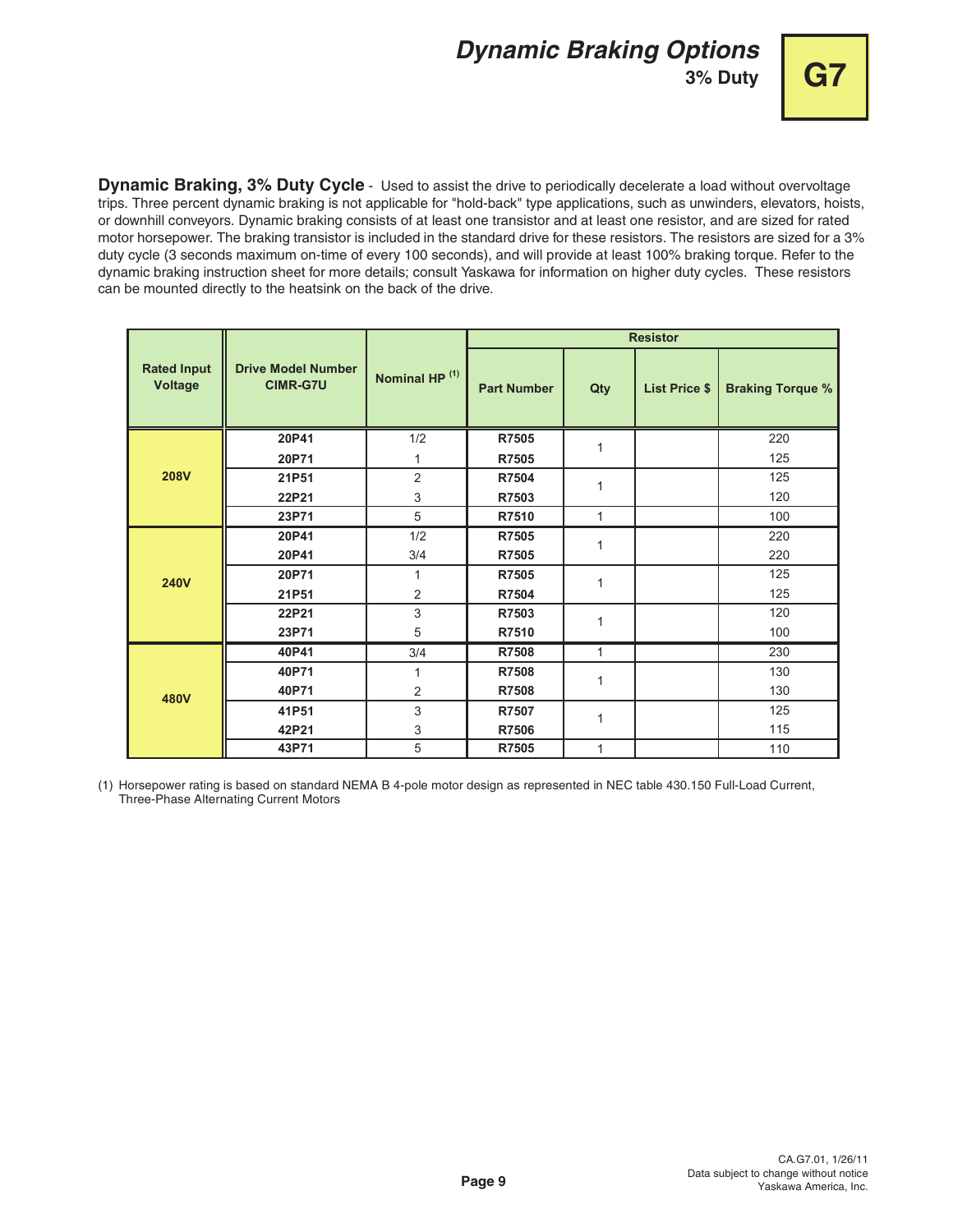# **Ring Kit Options**

**G7**

**Ring Kit** - These kits allow installation of the drive into a customer's enclosure with the heatsink mounted out the back to reduce overall enclosure size. Each kit includes all of the necessary components, including hardware, gaskets and instructions.

| <b>Rated Input Voltage</b> | <b>Drive Model Number</b><br><b>CIMR-G7U</b> | Kit Model No.<br><b>UDA00417-</b> | <b>Kit List Price \$</b> |  |  |  |  |
|----------------------------|----------------------------------------------|-----------------------------------|--------------------------|--|--|--|--|
|                            | 20P41 thru 23P71                             | D                                 |                          |  |  |  |  |
|                            | 25P51<br>27P51                               | C                                 |                          |  |  |  |  |
| 208-230/240V               | 20111<br>20151                               | B                                 |                          |  |  |  |  |
|                            | 20181                                        | F                                 |                          |  |  |  |  |
|                            | 20221                                        | Е                                 |                          |  |  |  |  |
|                            | 20300 thru 21100                             | <b>Not Available</b>              |                          |  |  |  |  |
|                            | 40P41 thru 44P01                             | D                                 |                          |  |  |  |  |
|                            | 45P51<br>47P51                               | C                                 |                          |  |  |  |  |
|                            | 40111                                        | B                                 |                          |  |  |  |  |
| 480V                       | 40151                                        |                                   |                          |  |  |  |  |
|                            | 40181                                        | Е                                 |                          |  |  |  |  |
|                            | 40221                                        |                                   |                          |  |  |  |  |
|                            | 40301 thru 40451                             | A                                 |                          |  |  |  |  |
|                            | 40550 thru 43000                             | <b>Not Available</b>              |                          |  |  |  |  |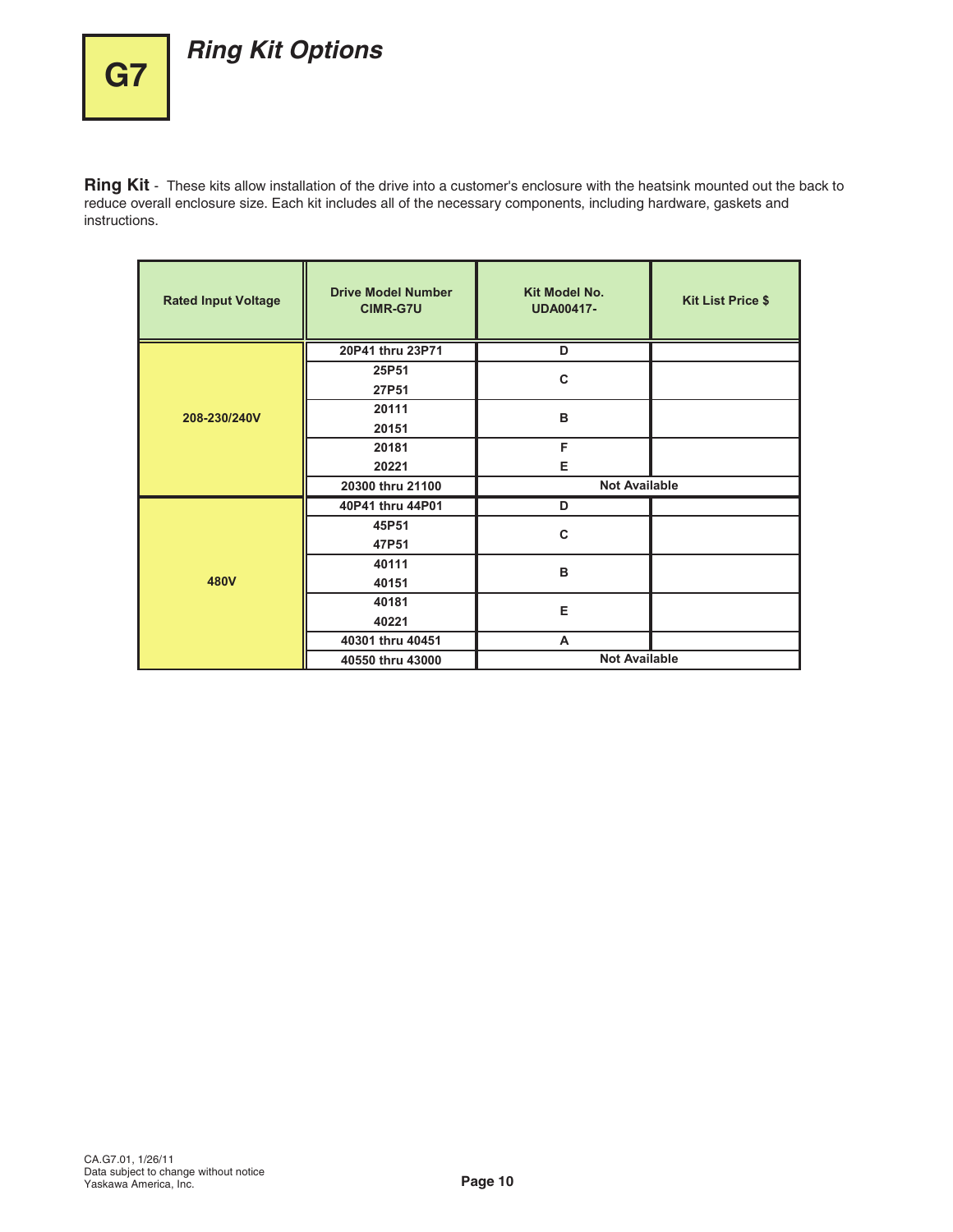# **End Cap Kit Options**

**End Cap Kit, NEMA 1** - This option consists of a top and bottom cover to convert a protected chassis drive to a NEMA 1 enclosed unit. This option DOES NOT provide additional space for mounting auxilliary components (i.e. circuit breaker, input fuses, reactor, etc.).

|                                      |                                                        |                                          |              | <b>Overall Drive Dimensions</b> |             |                             |  |  |  |  |  |
|--------------------------------------|--------------------------------------------------------|------------------------------------------|--------------|---------------------------------|-------------|-----------------------------|--|--|--|--|--|
| <b>Rated Input</b><br><b>Voltage</b> | <b>Drive Model</b><br><b>Number</b><br><b>CIMR-G7U</b> | <b>Kit Model No.</b><br><b>UDA00365-</b> | Height (in.) | Width (in.)                     | Depth (in.) | <b>Kit List</b><br>Price \$ |  |  |  |  |  |
|                                      | 20P41 thru 20221                                       |                                          |              | Not Required                    |             |                             |  |  |  |  |  |
|                                      | 20300<br>20370                                         | C                                        | 31.85        | 14.96                           | No Change   |                             |  |  |  |  |  |
| 208-230/240V                         | 20450<br>20550                                         | E                                        | 40.43        | 17.83                           | No Change   |                             |  |  |  |  |  |
|                                      | 20750                                                  | F                                        | 48.94        | 19.84                           | No Change   |                             |  |  |  |  |  |
|                                      | 20900                                                  | Not Available                            |              |                                 |             |                             |  |  |  |  |  |
|                                      | 21100                                                  |                                          |              |                                 |             |                             |  |  |  |  |  |
|                                      | 40P41 thru 40451                                       | Not Required                             |              |                                 |             |                             |  |  |  |  |  |
|                                      | 40550<br>40750                                         | Е                                        | 40.43        | 17.83                           | No Change   |                             |  |  |  |  |  |
|                                      | 40900<br>41100                                         | F                                        | 48.94        | 19.84                           | No Change   |                             |  |  |  |  |  |
| 480V                                 | 41320<br>41600                                         | P                                        | 52.13        | 22.80                           | No Change   |                             |  |  |  |  |  |
|                                      | 41850<br>42200<br>43000                                |                                          |              | Not Available                   |             |                             |  |  |  |  |  |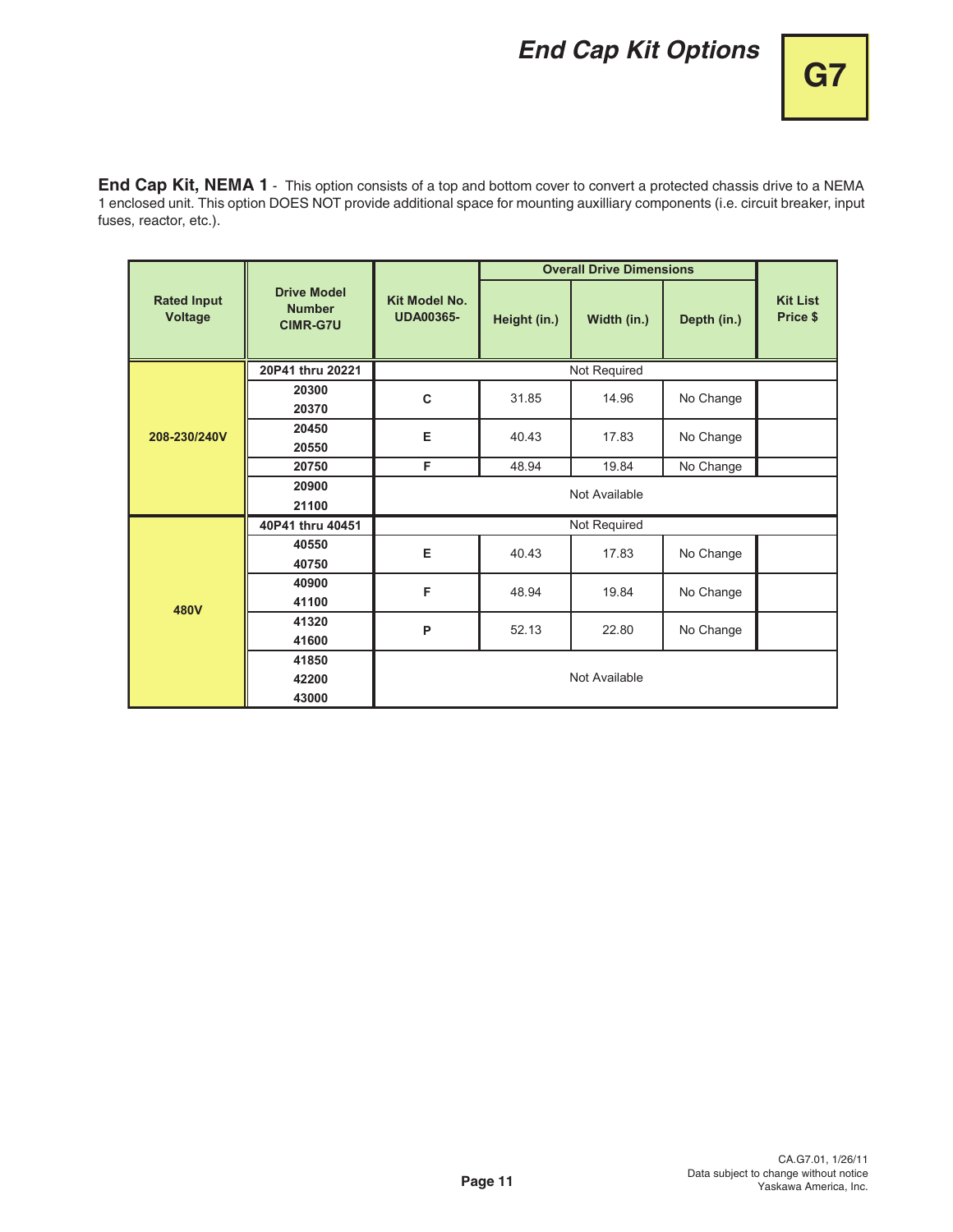**G7**

**Reactor, 3% and 5% Impedance** - May be used on either the input or output of a drive to reduce the effect of load or line side transients on the drive. The three-phase reactors are provided in a separate NEMA 1 enclosure.

|                                         |                                                        |                                           | <b>3% Enclosed Reactor</b>         |                         |      |                 | 5% Enclosed Reactor |                                    |                         |      |                 |      |
|-----------------------------------------|--------------------------------------------------------|-------------------------------------------|------------------------------------|-------------------------|------|-----------------|---------------------|------------------------------------|-------------------------|------|-----------------|------|
|                                         |                                                        | <b>Rated</b>                              |                                    |                         |      | Dimensions (in) |                     |                                    |                         |      | Dimensions (in) |      |
| <b>Rated</b><br>Input<br><b>Voltage</b> | <b>Drive Model</b><br><b>Number</b><br><b>CIMR-G7U</b> | <b>Output</b><br><b>Current</b><br>(Amps) | Part<br><b>Number</b><br>05P00620- | <b>List</b><br>Price \$ | н    | L               | W                   | Part<br><b>Number</b><br>05P00620- | <b>List</b><br>Price \$ | н    | L               | W    |
|                                         | 20P41                                                  | 3.2                                       | 0020                               |                         |      |                 |                     | 0021                               |                         |      |                 |      |
|                                         | 20P71                                                  | 6                                         | 0027                               |                         | 8.0  | 8.0             | 6.0                 | 0028                               |                         | 8.0  | 8.0             | 6.0  |
|                                         | 21P51                                                  | 8                                         | 0032                               |                         | 8.0  | 8.0             | 6.0                 | 0033                               |                         | 8.0  | 8.0             | 6.0  |
|                                         | 22P21                                                  | 12                                        | 0036                               |                         |      |                 |                     | 0032                               |                         |      |                 |      |
|                                         | 23P71                                                  | 18                                        | 0041                               |                         | 13.0 | 13.0            | 13.0                | 0036                               |                         | 8.0  | 8.0             | 6.0  |
|                                         | 25P51                                                  | 27                                        | 0046                               |                         |      |                 |                     | 0047                               |                         | 13.0 | 13.0            | 13.0 |
|                                         | 27P51                                                  | 34                                        | 0050                               |                         | 13.0 | 13.0            | 13.0                | 0048                               |                         | 13.0 | 13.0            | 13.0 |
|                                         | 20111                                                  | 49                                        | 0054                               |                         |      |                 |                     | 0055                               |                         |      |                 |      |
| <b>208V</b>                             | 20151                                                  | 66                                        | 0058                               |                         | 13.0 | 13.0            | 13.0                | 0059                               |                         | 13.0 | 13.0            | 13.0 |
|                                         | 20181                                                  | 80                                        | 0172                               |                         |      |                 |                     | 0062                               |                         |      |                 |      |
|                                         | 20221                                                  | 96                                        | 0066                               |                         | 13.0 | 13.0            | 13.0                | 0067                               |                         | 13.0 | 13.0            | 13.0 |
|                                         | 20300                                                  | 130                                       | 0066                               |                         |      |                 |                     | 0067                               |                         |      |                 |      |
|                                         | 20370                                                  | 160                                       | 0072                               |                         | 13.0 | 13.0            | 13.0                | 0073                               |                         | 13.0 | 13.0            | 13.0 |
|                                         | 20450                                                  | 183                                       | 0077                               |                         |      |                 |                     | 0078                               |                         |      |                 |      |
|                                         | 20550                                                  | 224                                       | 0082                               |                         | 13.0 | 13.0            | 13.0                | 0083                               |                         | 24.0 | 17.0            | 17.0 |
|                                         | 20750                                                  | 300                                       | 0087                               |                         | 24.0 | 17.0            | 17.0                | 0088                               |                         |      |                 |      |
|                                         | 20900                                                  | 358                                       | 0173                               |                         | 24.0 | 17.0            | 17.0                | 0092                               |                         | 24.0 | 17.0            | 17.0 |
|                                         | 21100                                                  | 415                                       | 0174                               |                         |      |                 |                     | 0096                               |                         |      |                 |      |
|                                         | 20P41                                                  | 3.2                                       | 0020                               |                         | 8.0  | 8.0             | 6.0                 | 0021                               |                         | 8.0  | 8.0             | 6.0  |
|                                         | 20P71                                                  | 6                                         | 0027                               |                         |      |                 |                     | 0028                               |                         |      |                 |      |
|                                         | 21P51                                                  | 8                                         | 0027                               |                         | 8.0  | 8.0             | 6.0                 | 0028                               |                         | 8.0  | 8.0             | 6.0  |
|                                         | 22P21                                                  | 12                                        | 0036                               |                         |      |                 |                     | 0037                               |                         |      |                 |      |
|                                         | 23P71                                                  | 18                                        | 0036                               |                         | 8.0  | 8.0             | 6.0                 | 0037                               |                         | 8.0  | 8.0             | 6.0  |
|                                         | 25P51                                                  | 27                                        | 0046                               |                         | 13.0 | 13.0            | 13.0                | 0047                               |                         | 13.0 | 13.0            | 13.0 |
|                                         | 27P51                                                  | 34                                        | 0050                               |                         | 13.0 | 13.0            | 13.0                | 0051                               |                         | 13.0 | 13.0            | 13.0 |
|                                         | 20111                                                  | 49                                        | 0054                               |                         |      |                 |                     | 0055                               |                         |      |                 |      |
| 230/<br><b>240V</b>                     | 20151                                                  | 66                                        | 0058                               |                         | 13.0 | 13.0            | 13.0                | 0059                               |                         | 13.0 | 13.0            | 13.0 |
|                                         | 20181                                                  | 80                                        | 0172                               |                         |      |                 |                     | 0062                               |                         |      |                 |      |
|                                         | 20221                                                  | 96                                        | 0172                               |                         | 13.0 | 13.0            | 13.0                | 0062                               |                         | 13.0 | 13.0            | 13.0 |
|                                         | 20300                                                  | 130                                       | 0066                               |                         |      |                 |                     | 0067                               |                         |      |                 |      |
|                                         | 20370                                                  | 160                                       | 0072                               |                         | 13.0 | 13.0            | 13.0                | 0073                               |                         | 13.0 | 13.0            | 13.0 |
|                                         | 20450                                                  | 183                                       | 0077                               |                         |      |                 |                     | 0078                               |                         |      |                 |      |
|                                         | 20550                                                  | 224                                       | 0082                               |                         | 13.0 | 13.0            | 13.0                | 0083                               |                         | 24.0 | 17.0            | 17.0 |
|                                         | 20750                                                  | 300                                       | 0087                               |                         | 24.0 | 17.0            | 17.0                | 0088                               |                         |      |                 |      |
|                                         | 20900                                                  | 358                                       | 0173                               |                         | 24.0 | 17.0            | 17.0                | 0092                               |                         | 24.0 | 17.0            | 17.0 |
|                                         | 21100                                                  | 415                                       | 0174                               |                         |      |                 |                     | 0096                               |                         |      |                 |      |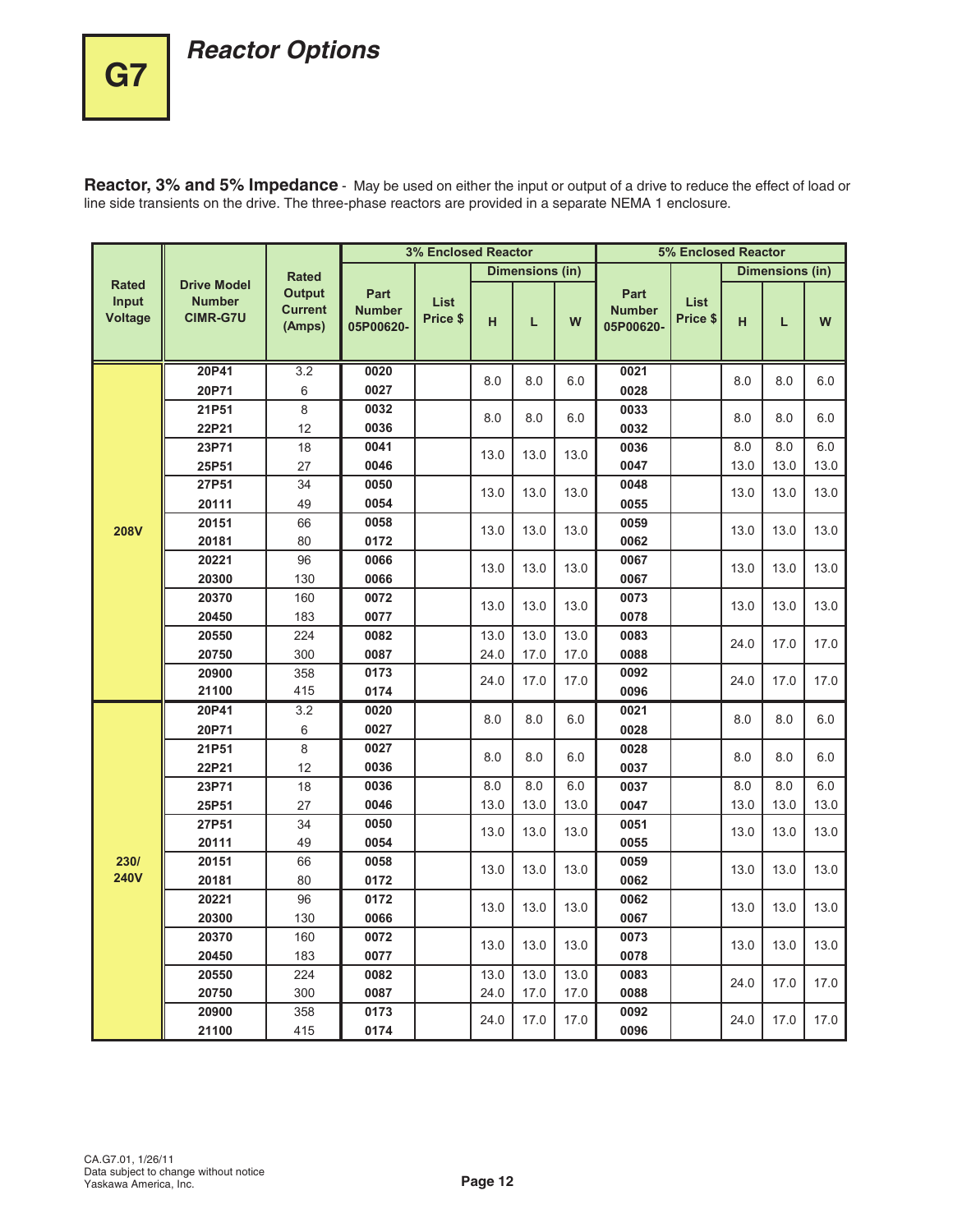# **G7**

|                                         |                                                        |                                           |                                    | <b>3% Enclosed Reactor</b> |      |                 |      |                                    | 5% Enclosed Reactor |      |                 |      |
|-----------------------------------------|--------------------------------------------------------|-------------------------------------------|------------------------------------|----------------------------|------|-----------------|------|------------------------------------|---------------------|------|-----------------|------|
|                                         |                                                        | <b>Rated</b>                              |                                    |                            |      | Dimensions (in) |      |                                    |                     |      | Dimensions (in) |      |
| <b>Rated</b><br>Input<br><b>Voltage</b> | <b>Drive Model</b><br><b>Number</b><br><b>CIMR-G7U</b> | <b>Output</b><br><b>Current</b><br>(Amps) | Part<br><b>Number</b><br>05P00620- | List<br>Price \$           | H    | L               | W    | Part<br><b>Number</b><br>05P00620- | List<br>Price \$    | H    | L               | W    |
|                                         | 40P41                                                  | 1.8                                       | 0015                               |                            | 8.0  | 8.0             | 6.0  | 0016                               |                     | 8.0  | 8.0             | 6.0  |
|                                         | 40P71                                                  | 3.4                                       | 0021                               |                            |      |                 |      | 0022                               |                     |      |                 |      |
|                                         | 41P51                                                  | 4.8                                       | 0029                               |                            | 8.0  | 8.0             | 6.0  | 0030                               |                     | 8.0  | 8.0             | 6.0  |
|                                         | 42P21                                                  | 6.2                                       | 0028                               |                            |      |                 |      | 0030                               |                     |      |                 |      |
|                                         | 43P71                                                  | 9                                         | 0028                               |                            | 8.0  | 8.0             | 6.0  | 0029                               |                     | 8.0  | 8.0             | 6.0  |
|                                         | 44P01                                                  | 11                                        | 0033                               |                            |      |                 |      | 0034                               |                     |      |                 |      |
|                                         | 45P51                                                  | 15                                        | 0037                               |                            | 8.0  | 8.0             | 6.0  | 0038                               |                     | 13.0 | 13.0            | 13.0 |
|                                         | 47P51                                                  | 21                                        | 0042                               |                            | 13.0 | 13.0            | 13.0 | 0043                               |                     |      |                 |      |
|                                         | 40111                                                  | 27                                        | 0047                               |                            | 13.0 | 13.0            | 13.0 | 0048                               |                     | 13.0 | 13.0            | 13.0 |
|                                         | 40151                                                  | 34                                        | 0051                               |                            |      |                 |      | 0048                               |                     |      |                 |      |
|                                         | 40181                                                  | 42                                        | 0055                               |                            | 13.0 | 13.0            | 13.0 | 0056                               |                     | 13.0 | 13.0            | 13.0 |
| 480V                                    | 40221                                                  | 52                                        | 0055                               |                            |      |                 |      | 0056                               |                     |      |                 |      |
|                                         | 40301                                                  | 65                                        | 0059                               |                            | 13.0 | 13.0            | 13.0 | 0060                               |                     | 13.0 | 13.0            | 13.0 |
|                                         | 40371                                                  | 80                                        | 0062                               |                            |      |                 |      | 0063                               |                     |      |                 |      |
|                                         | 40451                                                  | 97                                        | 0062                               |                            | 13.0 | 13.0            | 13.0 | 0063                               |                     | 13.0 | 13.0            | 13.0 |
|                                         | 40550                                                  | 128                                       | 0067                               |                            |      |                 |      | 0068                               |                     |      |                 |      |
|                                         | 40750                                                  | 165                                       | 0073                               |                            | 13.0 | 13.0            | 13.0 | 0074                               |                     | 13.0 | 13.0            | 13.0 |
|                                         | 40900                                                  | 195                                       | 0078                               |                            |      |                 |      | 0079                               |                     |      |                 |      |
|                                         | 41100                                                  | 240                                       | 0083                               |                            | 24.0 | 17.0            | 17.0 | 0084                               |                     | 24.0 | 17.0            | 17.0 |
|                                         | 41320                                                  | 270                                       | 0088                               |                            |      |                 |      | 0089                               |                     |      |                 |      |
|                                         | 41600                                                  | 302                                       | 0088                               |                            | 24.0 | 17.0            | 17.0 | 0089                               |                     | 24.0 | 17.0            | 17.0 |
|                                         | 41850                                                  | 370                                       | 0092                               |                            |      |                 |      | 0093                               |                     |      |                 |      |
|                                         | 42200                                                  | 450                                       | 0096                               |                            | 24.0 | 17.0            | 17.0 | 0097                               |                     | 24.0 | 17.0            | 17.0 |
|                                         | 43000                                                  | 605                                       | 0100                               |                            |      |                 |      | 0101                               |                     |      |                 |      |

## **Reactor, 3% and 5% Impedance (continued for 480V)**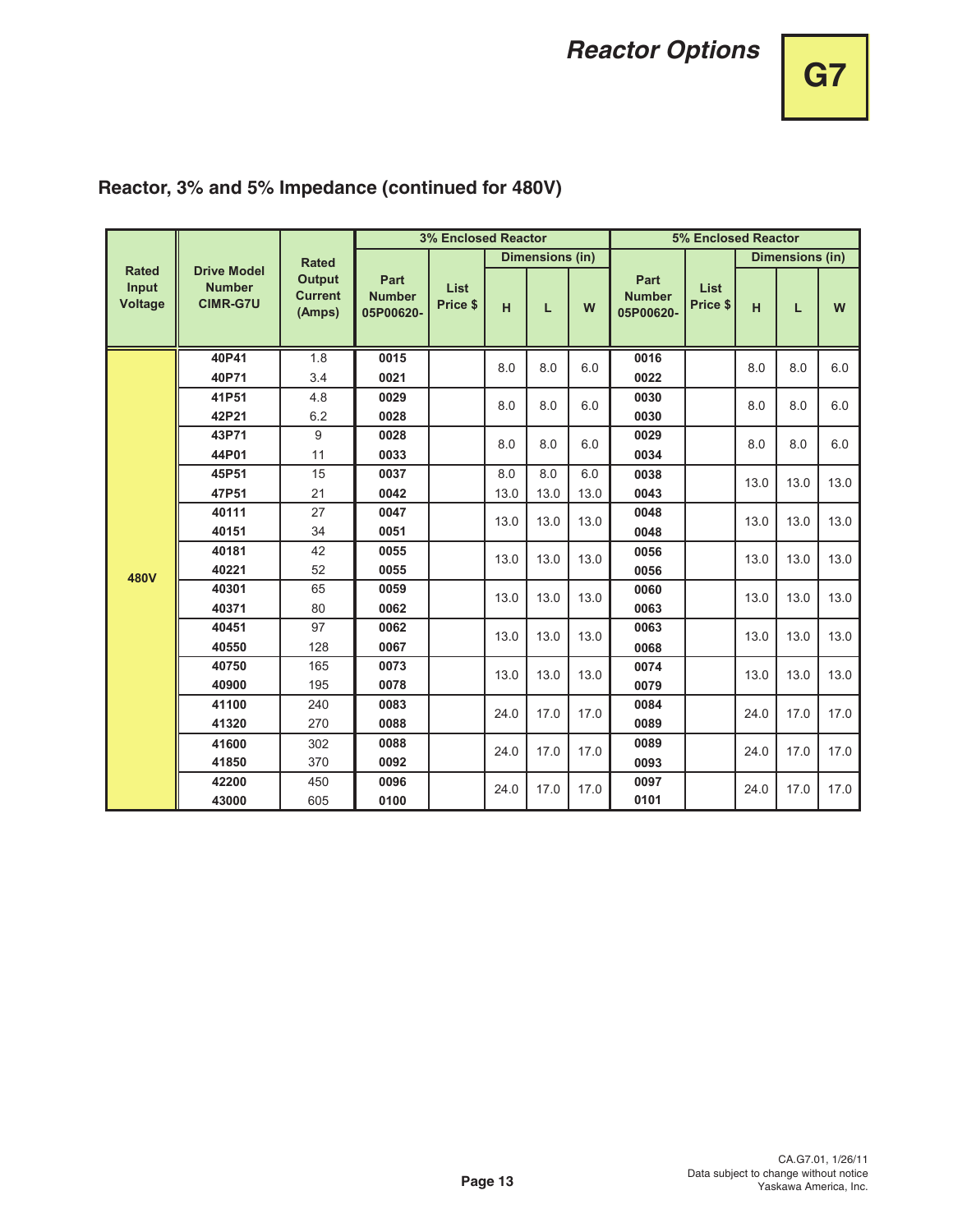# **Bus Reactor Options**

**DC Bus Reactor** - May be used on the DC bus of a drive to reduce the effect of line side transients on the drive. The DC bus reactors are available loose in an open configuration, and must be mounted in a NEMA 1 enclosure.

|                                         |                                                        |                                           |                                        | 3% DC Bus Reactor |      |                        |      |                                        | 5% DC Bus Reactor       |      |                        |      |
|-----------------------------------------|--------------------------------------------------------|-------------------------------------------|----------------------------------------|-------------------|------|------------------------|------|----------------------------------------|-------------------------|------|------------------------|------|
|                                         |                                                        | <b>Rated</b>                              |                                        |                   |      | <b>Dimensions (in)</b> |      |                                        |                         |      | <b>Dimensions (in)</b> |      |
| <b>Rated</b><br>Input<br><b>Voltage</b> | <b>Drive Model</b><br><b>Number</b><br><b>CIMR-G7U</b> | <b>Output</b><br><b>Current</b><br>(Amps) | <b>Part Number</b>                     | List<br>Price \$  | н    | L                      | W    | <b>Part Number</b>                     | <b>List</b><br>Price \$ | н    | L                      | W    |
|                                         | 20P41                                                  | 3.2                                       | <b>URX000040</b>                       |                   | 2.50 | 2.88                   | 1.50 | <b>URX000041</b>                       |                         | 3.25 | 3.75                   | 2.00 |
|                                         | 20P71                                                  | 6                                         | <b>TBD</b>                             |                   | 3.25 | 3.75                   | 2.00 | 05P00620-0111                          |                         | 4.50 | 3.81                   | 2.82 |
|                                         | 21P51                                                  | 8                                         | <b>URX000045</b>                       |                   | 4.50 | 3.81                   | 2.82 | 05P00652-0213                          |                         | 4.50 | 3.81                   | 2.82 |
|                                         | 22P21                                                  | 12                                        | <b>TBD</b>                             |                   | 4.50 | 3.81                   | 2.82 | <b>URX000048</b>                       |                         | 4.50 | 3.81                   | 3.75 |
|                                         | 23P71                                                  | 18                                        | <b>URX000051</b>                       |                   | 4.50 | 3.81                   | 2.82 | <b>URX000053</b>                       |                         | 4.50 | 3.81                   | 3.00 |
| <b>208V</b>                             | 25P51                                                  | 27                                        | 05P00620-0120                          |                   | 4.31 | 3.81                   | 3.32 | <b>URX000055</b>                       |                         | 5.25 | 4.63                   | 4.25 |
|                                         | 27P51                                                  | 34                                        | 05P00620-0123                          |                   | 4.50 | 3.81                   | 3.13 | <b>URX000057</b>                       |                         | 5.25 | 4.63                   | 4.00 |
|                                         | 20111                                                  | 49                                        | <b>URX000063</b>                       |                   | 4.00 | 4.63                   | 5.00 | <b>URX000065</b>                       |                         | 5.50 | 6.50                   | 6.25 |
|                                         | 20151                                                  | 66                                        | 05P00620-0129                          |                   | 4.00 | 4.63                   | 6.00 | <b>URX000069</b>                       |                         | 4.00 | 4.63                   | 7.00 |
|                                         | 20181 thru<br>21100                                    | 80 thru 415                               | additional DC bus reactor not required | Built-in;         |      |                        |      | additional DC bus reactor not required | Built-in;               |      |                        |      |
|                                         | 20P41                                                  | 3.2                                       | 05P00620-0111                          |                   | 4.50 | 3.81                   | 2.82 | <b>URX000044</b>                       |                         | 5.25 | 4.63                   | 4.00 |
|                                         | 20P71                                                  | 6                                         | <b>TBD</b>                             |                   | 3.25 | 3.75                   | 2.00 | 05P00620-0111                          |                         | 4.50 | 3.81                   | 2.82 |
|                                         | 21P51                                                  | 8                                         | <b>TBD</b>                             |                   | 3.25 | 3.75                   | 2.00 | <b>URX000046</b>                       |                         | 5.25 | 4.63                   | 3.50 |
|                                         | 22P21                                                  | 12                                        | <b>TBD</b>                             |                   | 4.50 | 3.81                   | 2.82 | <b>URX000048</b>                       |                         | 4.50 | 3.81                   | 3.75 |
| 230/                                    | 23P71                                                  | $\overline{18}$                           | <b>URX000052</b>                       |                   | 4.50 | 3.81                   | 3.75 | <b>URX000053</b>                       |                         | 4.50 | 3.81                   | 3.00 |
| <b>240V</b>                             | 25P51                                                  | 27                                        | 05P00620-0120                          |                   | 4.31 | 3.81                   | 3.32 | <b>URX000055</b>                       |                         | 5.25 | 4.63                   | 4.25 |
|                                         | 27P51                                                  | 34                                        | 05P00620-0124                          |                   | 4.50 | 3.81                   | 3.75 | <b>URX000057</b>                       |                         | 5.25 | 4.63                   | 4.00 |
|                                         | 20111                                                  | 49                                        | <b>URX000063</b>                       |                   | 4.00 | 4.63                   | 5.00 | <b>URX000065</b>                       |                         | 5.50 | 6.50                   | 6.25 |
|                                         | 20151                                                  | 66                                        | 05P00620-0129                          |                   | 4.00 | 4.63                   | 6.00 | <b>URX000069</b>                       |                         | 4.00 | 4.63                   | 7.00 |
|                                         | 20181 thru<br>21100                                    | 80 thru 415                               | additional DC bus reactor not required | Built-in:         |      |                        |      | additional DC bus reactor not required | Built-in;               |      |                        |      |
|                                         | 40P41                                                  | 1.8                                       | <b>URX000042</b>                       |                   | 4.50 | 3.81                   | 2.82 | <b>URX000039</b>                       |                         | 3.25 | 3.75                   | 2.00 |
|                                         | 40P71                                                  | 3.4                                       | <b>URX000041</b>                       |                   | 3.25 | 3.75                   | 2.00 | <b>URX000042</b>                       |                         | 4.50 | 3.81                   | 2.82 |
|                                         | 41P51<br>42P21                                         | 4.8<br>6.2                                | 05P00620-0111                          |                   | 4.50 | 3.81                   | 2.82 | <b>URX000044</b>                       |                         | 5.25 | 4.63                   | 4.00 |
|                                         | 43P71                                                  | 9                                         | <b>URX000046</b>                       |                   | 5.25 | 4.63                   | 3.50 | <b>URX000044</b>                       |                         | 5.25 | 4.63                   | 4.00 |
| <b>480V</b>                             | 44P01                                                  | 11                                        | 05P00652-0216                          |                   | 5.25 | 4.63                   | 4.00 | <b>URX000049</b>                       |                         | 5.25 | 4.63                   | 5.25 |
|                                         | 45P51                                                  | $\overline{15}$                           | <b>URX000048</b>                       |                   | 4.50 | 3.81                   | 3.75 | <b>URX000049</b>                       |                         | 5.25 | 4.63                   | 5.25 |
|                                         | 47P51                                                  | 21                                        | <b>URX000053</b>                       |                   | 4.50 | 3.81                   | 3.00 | <b>URX000054</b>                       |                         | 5.25 | 4.63                   | 5.25 |
|                                         | 40111                                                  | 27                                        | <b>URX000055</b>                       |                   | 5.25 | 4.63                   | 4.25 | <b>URX000056</b>                       |                         | 5.25 | 4.63                   | 5.25 |
|                                         | 40151                                                  | 34                                        | <b>URX000057</b>                       |                   | 5.25 | 4.63                   | 4.00 | <b>URX000058</b>                       |                         | 6.55 | 6.50                   | 6.00 |
|                                         | 40181 thru<br>43000                                    | 42 thru 605                               | additional DC bus reactor not required | Built-in;         |      |                        |      | additional DC bus reactor not required | Built-in;               |      |                        |      |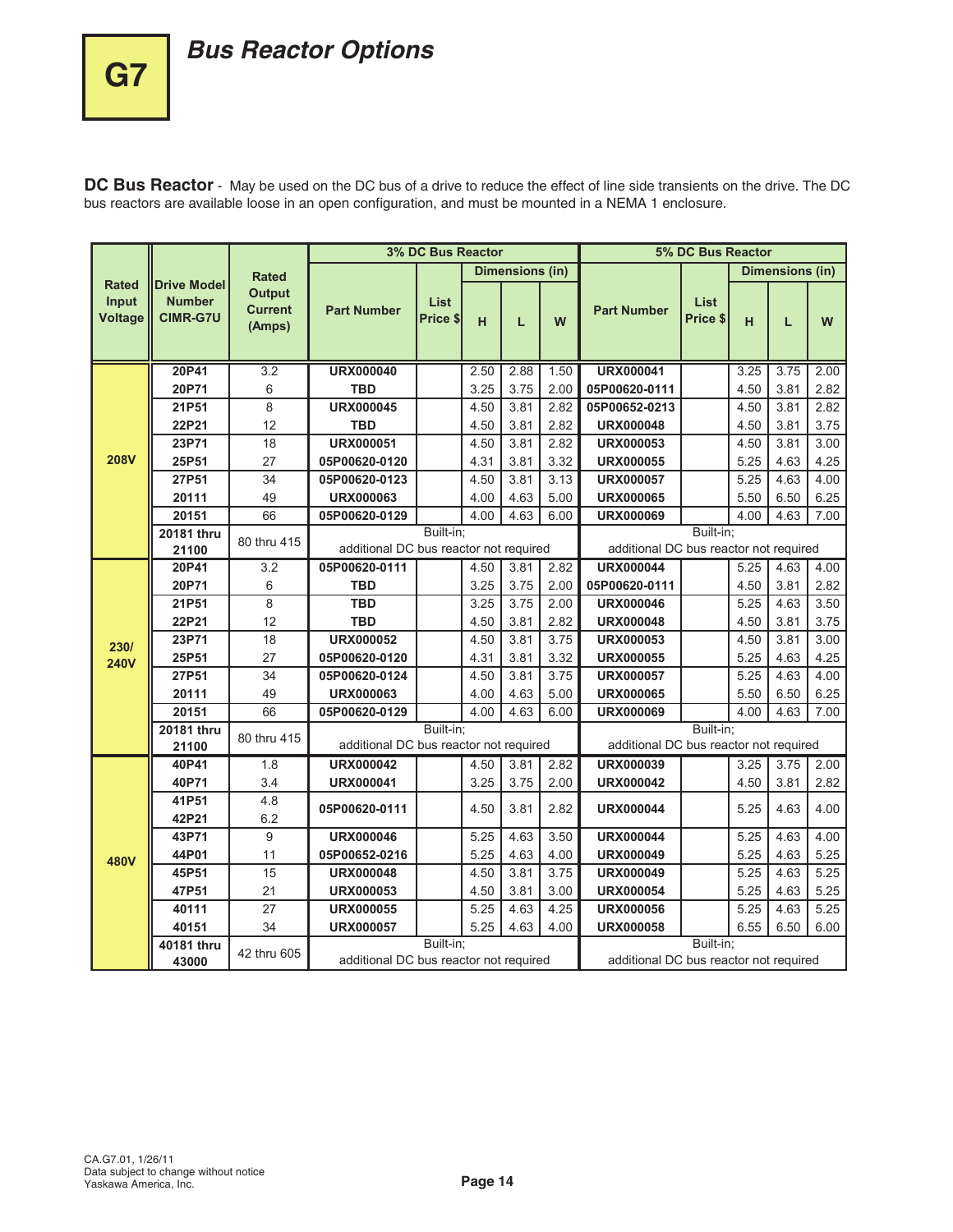# **Control Options**

**Control Options** - These cards, cables and devices add control functionality to the standard drive. Items are shipped loose, unmounted. See Configured Section for factory mounted and wired control.

## **Analog Input Options**

**Analog Input (14 Bit). This option provides for the interface of 2 high resolution analog inputs to the drive.**

**Signal levels (fixed):** 

1 channel, 0 to 10VDC (20kOhm) 1 channel, 4 to 20mADC (250Ohm) Mounts at option connector 2CN **Model No. AI-14U........................................ List \$**

**Analog Input (13 Bit + Sign).** This option provides for the interface of 3 high resolution analog inputs to the drive. **Signal levels (individually selectable):**  0 to  $\pm$ 10VDC (20kOhm), 4 to 20mADC (250Ohm) Mounts at option connector 2CN **Model No. AI-14B........................................ List \$**

**Analog Input, Isolated (13 Bit + Sign or 14 Bit).** This option provides for the interface of 3 isolated, high resolution analog inputs to the drive.

**Signal levels (individually selectable):**  0 to  $\pm$ 10VDC (20kOhm), 13 Bit + Sign, 0/4 to 20mADC (250Ohm), 14 Bit Mounts at option connector 2CN **Model No. AI-040 .........................................List \$**

**Trim Potentiometer.** This option provides a 5kOhm potentiometer for use as a dropping resistor for maximum or minimum analog input trim. Mounts to control terminal strip **Model No. AI-001**

**3-15PSI Transducer.** This option provides for the interface of a 3 to 15PSI pneumatic signal, and provides a 4 to 20mA output signal proportional to the input signal to the drive. Mounts to control terminal strip **Model No. AI-010**

## **Analog Output Options**

**Analog Output (8 Bit).** This option provides 2 signals for remote metering of any two of the drive's "U1" monitors. These are in addition to the two standard analog outputs. **Signal levels (fixed):**  0 to 10VDC (20kOhm) Mounts at option connector 3CN **Model No. AO-08 ......................................... List \$**

**Analog Output (11 Bit + Sign).** This option provides 2 signals for remote metering of any two of the drive's "U1" monitors. These are in addition to the two standard analog outputs. **Signal levels (individually selectable):**  0 to  $\pm$ 10VDC (20kOhm) Mounts at option connector 3CN **Model No. AO-12 ......................................... List \$**

**Analog Output, Isolated (11 Bit + Sign).** This option provides 2 isolated signals for remote metering of any two of the drive's "U1" parameters. These are in addition to the two standard analog outputs.

**Signal levels (individually selectable):** 0 to  $\pm$ 10VDC (20kOhm), 0 to 20mADC (500Ohm max), 4 to 20mADC (500Ohm max) Mounts at option connector 3CN

#### **Model No. AO-001 (formerly AO-12B2) List \$**

## **Digital Input Options**

**Digital Input (8 Bit).** This option provides for the interface of an 8 bit digital input (binary or BCD) to the drive. Mounts at option connector 2CN **Model No. DI-08............................................ List \$**

**Digital Input (12 or 16 Bit).** This option provides for the interface of a 12 or 16 bit digital input (binary or BCD) to the drive. Mounts at option connector 2CN **Model No. DI-16H2 .................................... List \$**

**120VAC Logic Interface (8-Input).** This option provides for the interface of 120VAC control logic circuits to the drive. This option is used for digital inputs S1 to S8. Mounts to control terminal strip **Model No. DI-001.........................................List \$**

**120VAC Logic Interface (4-Input).** This option provides for the interface of 120VAC control logic circuits to the drive. This option is used for digital inputs S9 to S12. Mounts to control terminal strip **Model No. DI-003........................................ List \$**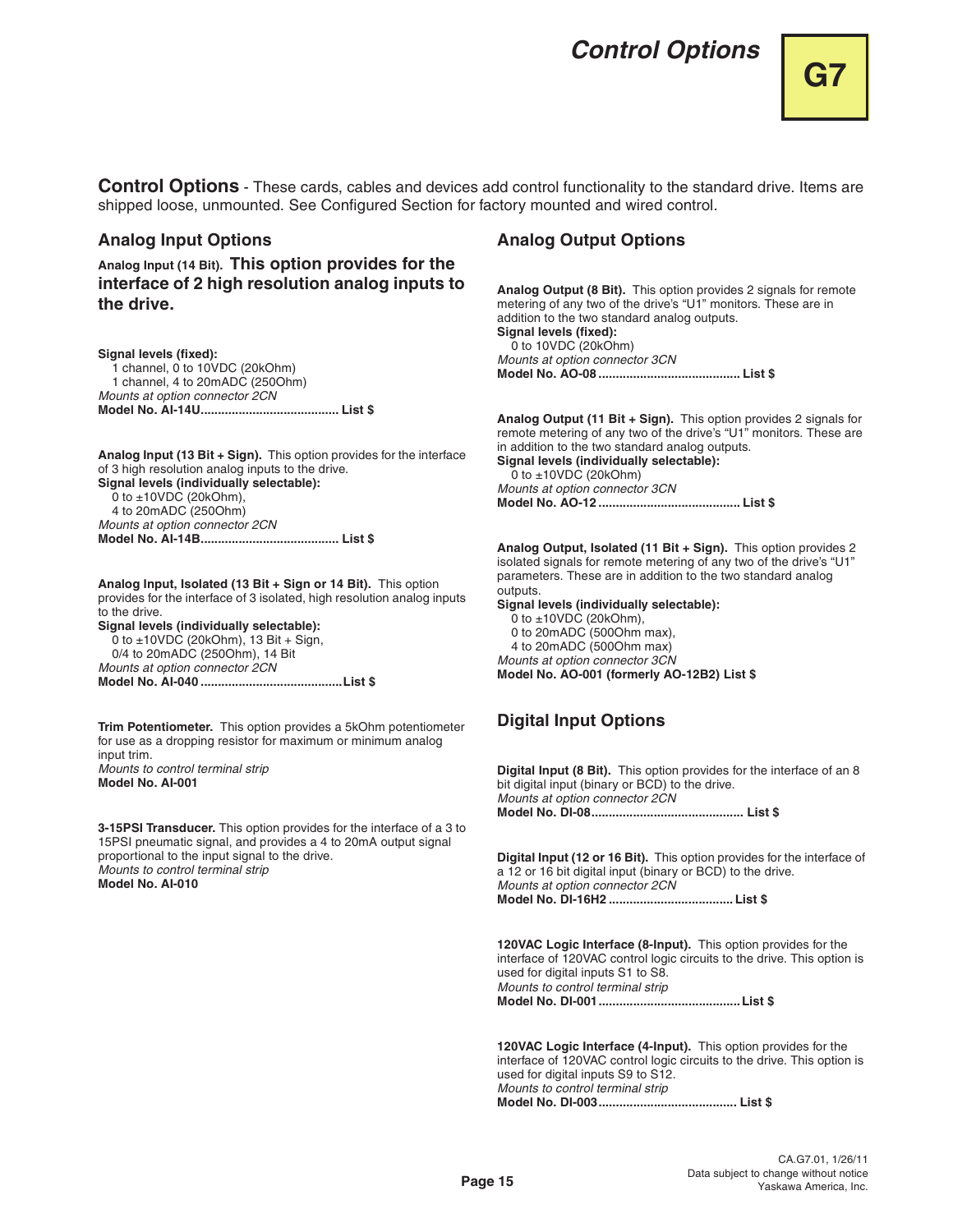# **Control Options**

## **Control Options (continued)**

## **Digital Output Options**

**Digital Output (2 Channel).** This option provides 2 additional digital outputs for use in monitoring the status outputs of the drive. **Signal levels:**

2 channels, Form C, 250VAC, 30VDC, 1A Mounts at option connector 3CN **Model No. DO-02C.................................... List \$**

**Digital Output (8 Channel).** This option provides 8 additional digital outputs for use in monitoring the status outputs of the drive. **Signal levels:**

2 channels, Form A, 250VAC, 30VDC, 1A

6 channels, PHC, 48VDC, 50mA, Shared Common Mounts at option connector 3CN **Model No. DO-08 .........................................List \$**

**Encoder Feedback Options**

**Single Encoder (PG) Feedback - Line Driver.** This option provides velocity and direction feedback from an encoder. This is primarily used for motor speed feedback in closed loop flux vector control. A 5VDC buffered output is also included. **Signal levels:**

5 or 12VDC differential line driver with compliments Maximum input frequency: 300kHz

Phases A and B (Z required with some custom software) Mounts at option connector 4CN

**Model No. PG-X2 ........................................List \$**

**Single Encoder (PG) Feedback - Open Collector.** This option provides velocity and direction feedback from an encoder. This is primarily used for motor speed feedback in closed loop flux vector control. A 24DC buffered output (open collector) is also included. **Signal levels:**

12VDC differential open collector with compliments Maximum input frequency: 32kHz Phases A and B (No marker pulse capability)

Mounts at option connector 4CN **Model No. PG-B2 ........................................List \$**

**Dual Encoder (PG) Feedback - Line Driver.** This option provides velocity and direction feedback from 2 encoders. This card is used for 2-motor operation with standard software and for some custom software titles. A 5VDC buffered output is also included. **Signal levels:**

5 or 12VDC differential line driver with compliments

Maximum input frequency: 300kHz

Phases A and B (Z required with some custom software) Mounts at option connector 4CN

**Model No. PG-W2 ...................................... List \$**

## **Digital Operator Options**

**Digital Operator (LCD).** This option is the standard digital operator found on the drive. This option is only needed if the original keypad is lost or damaged.

**Features include:** LCD keypad display, 5 lines x 16 characters, backlit 7 languages Copy function Mounts to keypad port **Model No. 300-016-999 .......................... List \$**

**UL Rated Remote Operator Kits.** This option is used to extend the existing Digital Operator to the wall of a separately priced, oversized UL Type 1, 3R, 4, 4X, or 12 enclosure (IPX6 environment). Price includes a faceplate bezel with digital operator carrier and membrane to cover the operator cutout in the enclosure door, a 3-foot cable, a 10-foot cable, and a 1:1 template for cutting the necessary cutouts in the enclosure. Keypad can be removed after kit installation.

Mounts to keypad port and enclosure wall.

| Model No. UUX000458 (Blank Membrane) List \$         |  |
|------------------------------------------------------|--|
| Model No. UUX000459 (Yaskawa Logo Membrane)  List \$ |  |

**Remote Operator Kit.** This option is used to extend the existing Digital Operator to the wall of a separately priced, oversized NEMA 1 enclosure (No UL rating). Price includes a faceplate membrane to cover the operator cutout in the enclosure door, a 3-foot cable, a 10 foot cable, a remote digital operator carrier, and a 1:1 template for cutting the necessary cutouts in the enclosure.

**Note: Keypad cannot be removed after initial installation.**  Mounts to keypad port and enclosure wall.

**Model No. UUX000444 (Yaskawa Logo Membrane) .......... List \$**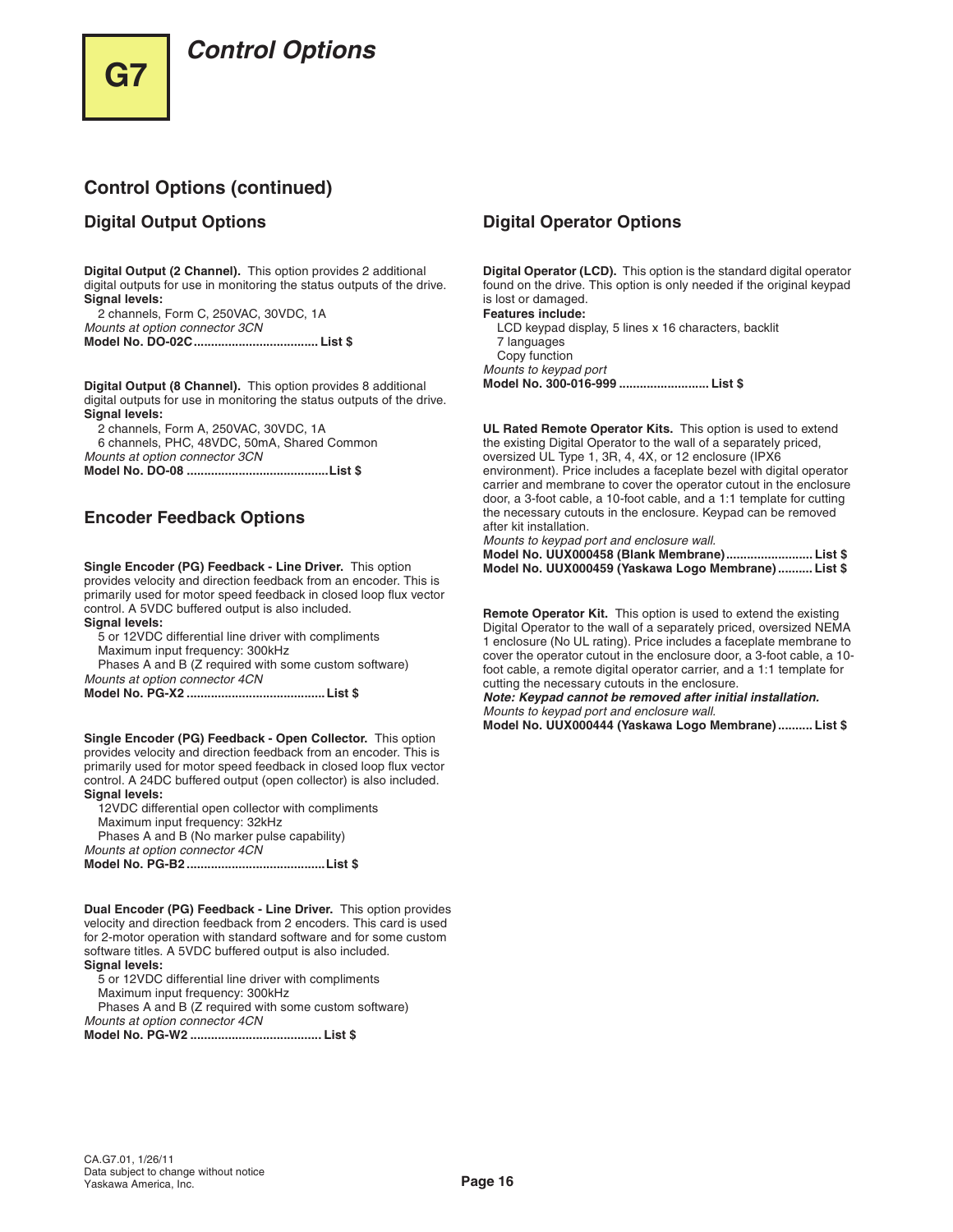# **Communications Options**

**Communications Options** - These communications options are provided loose, unmounted. Network communications are available for most popular protocols.

**DeviceNet™ With ADR.** Each DeviceNet network supports up to 63 drives. Controllers are available from many PLC and/or PC suppliers. The DeviceNet network communications option board is designed to comply with all pertinent aspects of the ODVA (Open DeviceNet Vendor Association) specification and AC drive profile. All parameters, diagnostics, and operational commands are accessible via DeviceNet. Automatic Device Replacement (ADR) is supported in this DeviceNet option, including the functions of Auto Baud Rate sensing and Faulted Node Recovery (using Group 4 messaging). The DeviceNet satellite board mounts integrally in the drive and provides a DeviceNet standard open tap connector. Electronic Data Sheets may be downloaded from www.yaskawa.com to assist with network configuration and drive

setup. Mounts at option connector 2CN. **Model No. CM012 ............................................List \$**

**Other DeviceNet Options.** For DeviceNet option kits CM056 and CM059, please follow the guidelines listed below. Please download the application note AN.AFD.14 from www.yaskawa.com, which details the exact differences between all the DeviceNet option kits.

#### New Installations

New installations without any requirements of backwards compatibility should use CM012 kit. The CM012 incorporates all the functionality of the CM056 and CM059 as well as ADR and many other new features.

#### Existing Installations

When replacing a failed card in the field or adding an additional drive to an existing network, it is generally recommended to use the existing kit (CM056 or CM059) found in the installation. This will ease in the support of the network.

Note: Each DeviceNet kit has unique EDS (electronic data sheets) files for each model of every drive series. These can be found on www.yaskawa.com. If you choose to replace an existing kit with a different kit, you must use the new EDS file as well.

**Profibus DP.** This option complies with the Profibus DP protocol specification. All parameters, diagnostics and operational commands are accessible via Profibus. The option board provides convenient Phoenix-type teminations for landing the shielded, twisted-pair wiring. Each Profibus network supports up to 99 drives. This option supports all of the Profibus data rates from 9.6 Kbps to 12 Mbps. Up to 32 bytes of input data and 32 bytes of output data are provided per message transaction. GSD files may be downloaded from www.yaskawa.com to assist with network configuration and drive setup.

Mounts at option connector 2CN.

#### **Model No. CM061**

**LonWorks. This option is compatible with the Lon Mark Interoperability Association and complies with the Functional Profile for a Variable Frequency Motor Drive. The option board features the FFT-10A Free Topology Twisted-Pair Transceiver. Network connectivity is facilitated by either a Phoenix-style screw termination or RJ-45 connector. The kit includes a 12 inch pigtail (UWR00567-1) for interface wiring of the phoenix terminal block. Optional longer pigtail assemblies are available for use when drive is mounted within another enclosure. The 20-inch cable is for wall mount enclosures. The 78-inch cable** 

**may be used with any enclosure and may be cut to any length required.**

Mounts at option connector 2CN. Covers 3CN. Blocks 4CN.

**Model No. CM048 Model No. UWR00567-2 (20-inch cable) Model No. UWR00567-3 (78-inch cable)**

**Modbus Plus.** This option complies with Modicon's ModConnect Partners program and provides a seamless interface to Quantum, 984 and Compact PLCs. All parameters, diagnostics and operational commands are accessible via Modbus Plus. The option board provides a 9-pin D-shell connector for easy wiring and communicates via a 1 Mbps, twisted-pair, Local Area Network. Each Modbus Plus network supports up to 63 drives. Mounts at option connector 2CN. Covers 3CN. **Model No. CM071**

**Modbus TCP/IP.** This option complies with the Modbus TCP/IP protocol specification. This allows for communication over 10/100 Mbps Ethernet networks. This option has the ability to configure the IP Address from a user specified IP address, from a DHCP host or from a BootP host. All parameters, diagnostics and operational commands are accessible via Modbus TCP/IP. Auto-tuning the motor is also possible through this option using the DriveWizard PC program. This option supports up to 10 simultaneous PLC/PC connections.

Mounts at option connector 2CN. **Model No. CM090**

**EtherNet/IP.** This option complies with the EtherNet/IP protocol specification. This allows for communication over 10/100 Mbps Ethernet networks. This option has the ability to configure the IP Address from a user specified IP address, from a DHCP host or from a BootP host. All parameters, diagnostics and operational commands are accessible via EtherNet/IP. Auto-tuning the motor is also possible through this option using the DriveWizard PC program.

Mounts at option connector 2CN. **Model No. CM092**